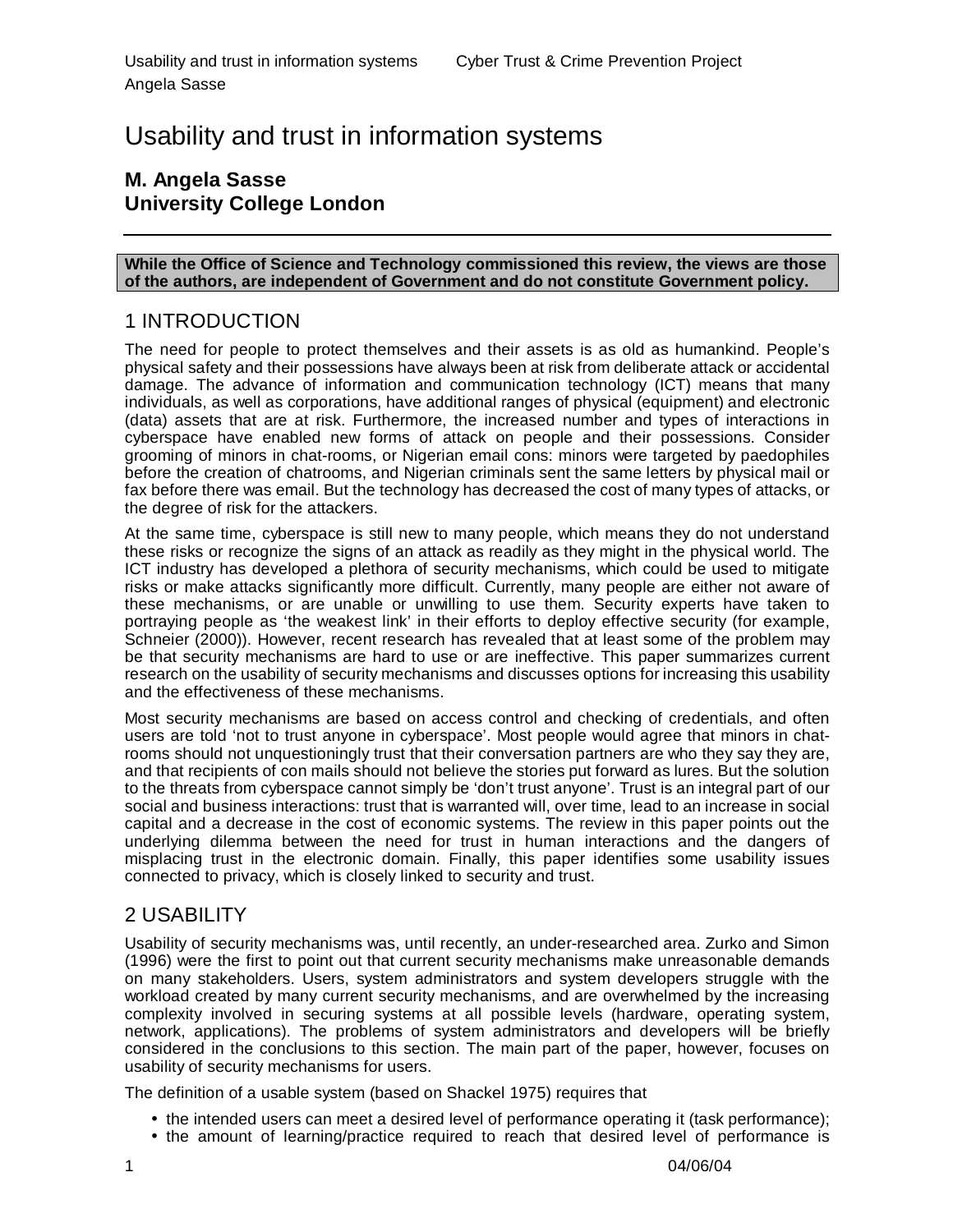#### Angela Sasse

appropriate (learnability);

- the system does not place any undue physical or mental strain on the user (user cost); and
- users are satisfied with the experience of interacting with the system.

These considerations have traditionally been applied to an individual user interacting with the technology. However, most interactions between users and security mechanisms take place in the context of a socio-technical system (for example, a corporate environment) with different stakeholders (Checkland 1999). These stakeholders have different goals and views, which sometimes conflict – for example, the organization may put the task performance of the organization as a whole before satisfaction of the individual user. While outside the corporate context, users may have some degree of choice about security mechanisms and whether they employ them, organizations set security policies, which not only govern the selection of security mechanisms, but also specify the behaviour that users are expected to exhibit. Another issue is that key usability principles (for example, providing feedback or forgiveness) are currently not applied to design of security mechanisms, because help offered to the user could also be exploited by a potential attacker. Usability and security are often seen as competing design goals and it is thus not surprising that the results of the few empirical studies that have looked at usability of security mechanisms have been rather damning. Security mechanisms that have been studied include authentication mechanisms, email encryption and web security; the remainder of this section summarizes the findings and discusses how usability of these specific mechanisms could be improved.

# **2.1 Authentication Mechanisms**

Authentication is a cornerstone of most security systems today, and most users interact with these mechanisms on a daily basis. The login is usually a two-step procedure:

- 1. identification (entering the user\_id or account), followed by
- 2. verification (matching the password stored for that account to what the user enters).

Some mechanisms can operate as a one-step procedure of identification or verification only.

There are three types of authentication mechanisms:

- 3. knowledge-based authentication (passwords and passphrases, PINs, graphical passwords);
- 4. token-based authentication (physical tokens such as smartcards or badges); and
- 5. biometric-based authentication (using users' physical characteristics such as fingerprint, hand geometry, iris pattern or face).

Some security mechanisms may combine two of these mechanisms as part of the two-step procedure (for example, bank card and PIN).

The vast majority of empirical studies on usability and security have looked at authentication mechanisms. This review uses those findings to ground a detailed discussion of the causes of usability problems with security mechanisms and what options are available for improving that situation.

#### 2.1.1 Knowledge-based authentication

Knowledge-based authentication is by far the most common security mechanism used in ICT today. The cardinal rule of knowledge-based authentication is that the verification item (password or PIN) should exist in two places only: in the system (in encrypted form) and in the user's mind, and should not be externalized (written down) or disclosed to anyone else.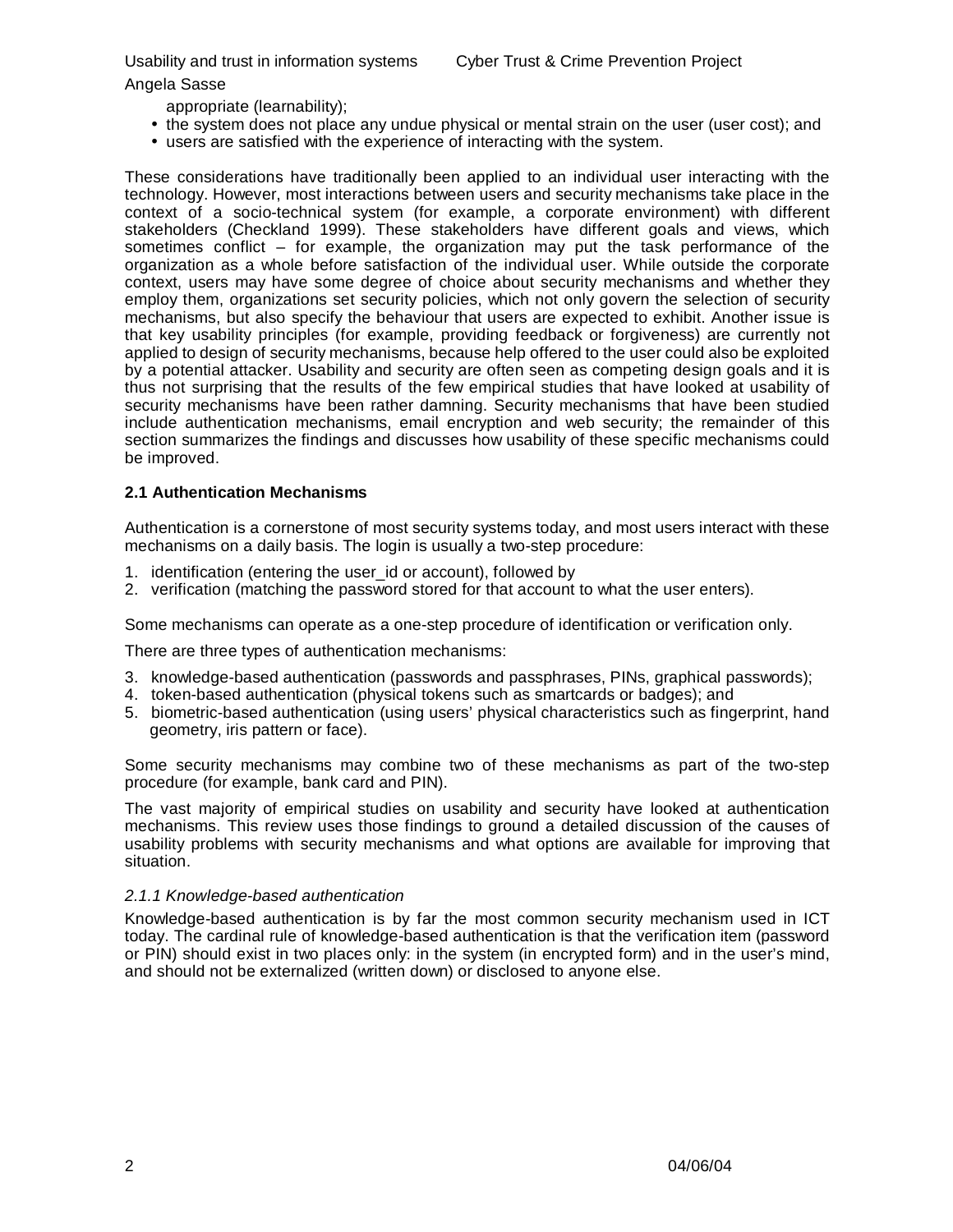#### Angela Sasse

Passwords and passphrases. Passwords consist of strings of alphanumeric characters. To prevent cracking attacks,<sup>1</sup> security experts advise that users must have strong passwords (a nonmeaningful string of characters drawn from a large character set, mixing letters, numbers and symbols, and upper and lower case) and many company security policies (see also section on user interfaces) mandate the use of strong passwords. Unfortunately, the functioning of human memory makes strong passwords more difficult to recall. In the study by Adams and Sasse (1999), users reported that they had an increasing number of passwords to remember and regularly encountered problems, particularly for infrequently used passwords.

Sasse et al. (2001) confirmed this with a set of objective data on password performance and concluded that the way in which passwords are currently implemented (non-meaningful items, changed regularly, with many similar competing items) conflicts with the characteristics of human memory (items decay over time unless recalled frequently, cannot forget on demand, similar items compete), especially for infrequently used passwords.

Brostoff and Sasse (2000) provide some insight into failed logins based on empirical data.

- 52 per cent of failed logins are due to users entering the wrong password (37 per cent entered their old password for the same system, instead of their current one, 15 per cent entered their password for another system).
- In 12 per cent of failed logins users seemed to have recalled the correct password, but mistyped it on entry.
- 20 per cent of failed logins were due to the users entering the wrong user\_id (account name), rather than the wrong password.

Users' inability to cope with the current number and form of passwords is further confirmed by the quality of passwords users chose. In a survey of 1,200 users of bank access control systems (Petrie 2002):

- 90 per cent of respondents reported having passwords that were dictionary words or names, with
- 47 per cent of the sample using a name (their own name or names of their partners, children or pets); and
- only nine per cent of respondents reported using cryptographically strong passwords, as recommended by security policies.

Yan (2001) points out that weak passwords, as used by 90 per cent of respondents in this study, hugely reduce the time and computing power required to crack passwords.

Even in organizations that explicitly instruct users on how to select strong passwords, many do not comply: Yan et al. (2000) report that 32 per cent of students at Cambridge University had passwords that could be cracked with a quick dictionary attack. Dhamija and Perrig (2000) report that despite instruction and admitting to 'knowing better', participants in their study at the University of California at Berkeley picked weak passwords.<sup>2</sup> Similar results have been reported by studies run in corporate environments, for example, Sasse et al. (2001). Other pertinent findings on password quality from this study are that:

- most users try to increase the memorability of passwords by using one password for several systems;
- more than half of passwords consist of a word with a number at the end;
- users only change passwords when forced to; and
- most 'change' the password by increasing the number by one.

Personal identification numbers (PINs). PINs are used to secure access to applications, either in combination with a token for two-step identification (for example, for cash dispensers), or as a onestep authentication (for example, mobile phones, home burglar alarms). Given their wide usage, the lack of available (published) empirical evidence is disconcerting; many financial institutions conduct internal research, but the findings are never published for fear of damaging customer confidence or reputation. There are informally reported numbers, for instance, that one-third of users use their birth date as their PIN (Anderson 2001). There are anecdotal reports that users write the PIN on the card itself, or other materials carried in the same wallet; some banks have also discovered PINs scratched into cash dispensers or materials surrounding them.

This indicates that PINs are even harder to remember than the standard computer password,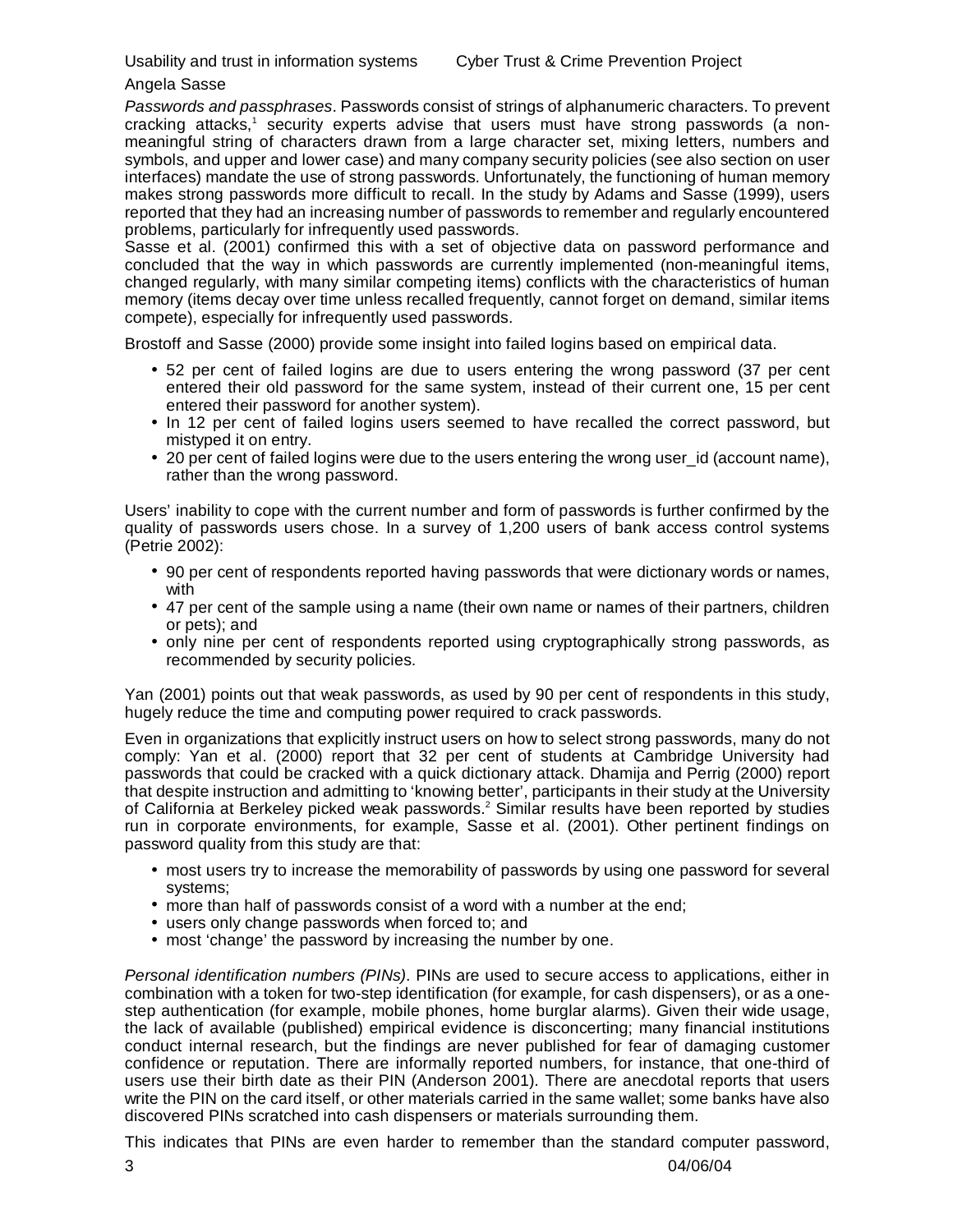# Angela Sasse

which also tallies with results from general research on human memory (Schacter 2002). Sasse et al. (2001), comparing problems reported with passwords and PINs in the same corporate environment, conclude that:

- 1. infrequently used PINs are extremely vulnerable to being forgotten;
- 2. even frequently (daily) used PINs are forgotten by the majority of users after very short periods (one week) of non-use; and
- 3. managing multiple PINs, and/or PINs that are frequently changed, creates even more usability problems than managing multiple passwords.

Graphical passwords. Increasing problems with passwords and PINs have led to a spurt in the efforts to provide more usable knowledge-based authentication mechanisms. Psychological research on human memory (Schacter 2002) has established that:

- 1. human performance at recognition is far superior to unaided recall, and
- 2. images are processed and stored differently from words, and are easier to recall.

This knowledge has been applied to the design of graphical user interfaces (GUI) for 20 years now, and more recently has been applied to developing graphical passwords, which authenticate users through recognition of images, or features of images. The two leading examples of such systems are Déjà Vu (Dhamija and Perrig 2000) and Passfaces™ (Passfaces 2003). With Déjà Vu, users select their clues from a set of random art (randomly generated computer art) and, on login, select their images from a set of distractor images. Passfaces™ is based on a large image base of human faces.<sup>3</sup> Users select one face from each of four panels of nine faces and recognize these images from eight distractor faces on login.

Initial evaluation of these systems indicated huge advantages in memory performance compared to standard passwords. Dhamija and Perrig (2000) report that an initial evaluation of  $D\acute{e}$ jà Vu demonstrated much better performance than for passwords. A laboratory-based study of Passfaces™ (Valentine 1999a,b) found extremely good recall rates (over 95 per cent successful logins within three attempts), even after a three-month period of non-use.

These results indicate that graphical password systems have a significant performance advantage for infrequently used authentication. Informal reports from commercial trials, however, indicate that this performance advantage disappears rapidly when users have multiple logins using the same type of image or when the images/faces are changed.

Graphical passwords are not suitable for frequently used authentication because they tend to be slow – graphics slow down the login procedure – and to decrease the chances of an attacker guessing the right cue – users have to go through a minimum of three or four rounds of selection. Brostoff and Sasse (2000) report that logins by students to a coursework server dropped by 70 per cent compared to the standard password login, because the graphical login took 30 to 90 seconds to complete, as opposed to five seconds for the password login. Also, frequent use of graphical passwords in public or semi-public environments (such as public libraries or Internet cafes) increases the chances of shoulder-surfing attackers.

Empirical evidence on knowledge-based authentication. Knowledge-based authentication in the form of passwords and PINs is by far the most widely used security mechanism today. From a technical point of view, password systems are cheap to set up. However, empirical research has shown that the cost of operating this mechanism is unacceptable for individual users and organizations alike.

- 1. The user cost associated with current password systems is unacceptable for most individual users. There is a high mental workload associated with memorizing and recalling multiple passwords, and cost associated with failed logins. Additional user cost arises because many users worry about not being able to recall passwords, which leads to stress and this, in turn, often creates negative perceptions of, and attitudes to, security mechanisms and organizational security in general (Adams and Sasse 1999).
- 2. When legitimate users fail to authenticate, they are unable to carry out the work activity or gain access to resources or services. Thus, low task-performance on the login task impacts on performance of the production task. This means individual users are prevented from reaching their goals, which is irritating at best, and very distressing if the goal is important and/or users are under time pressures. In corporate environments, failure to complete production tasks has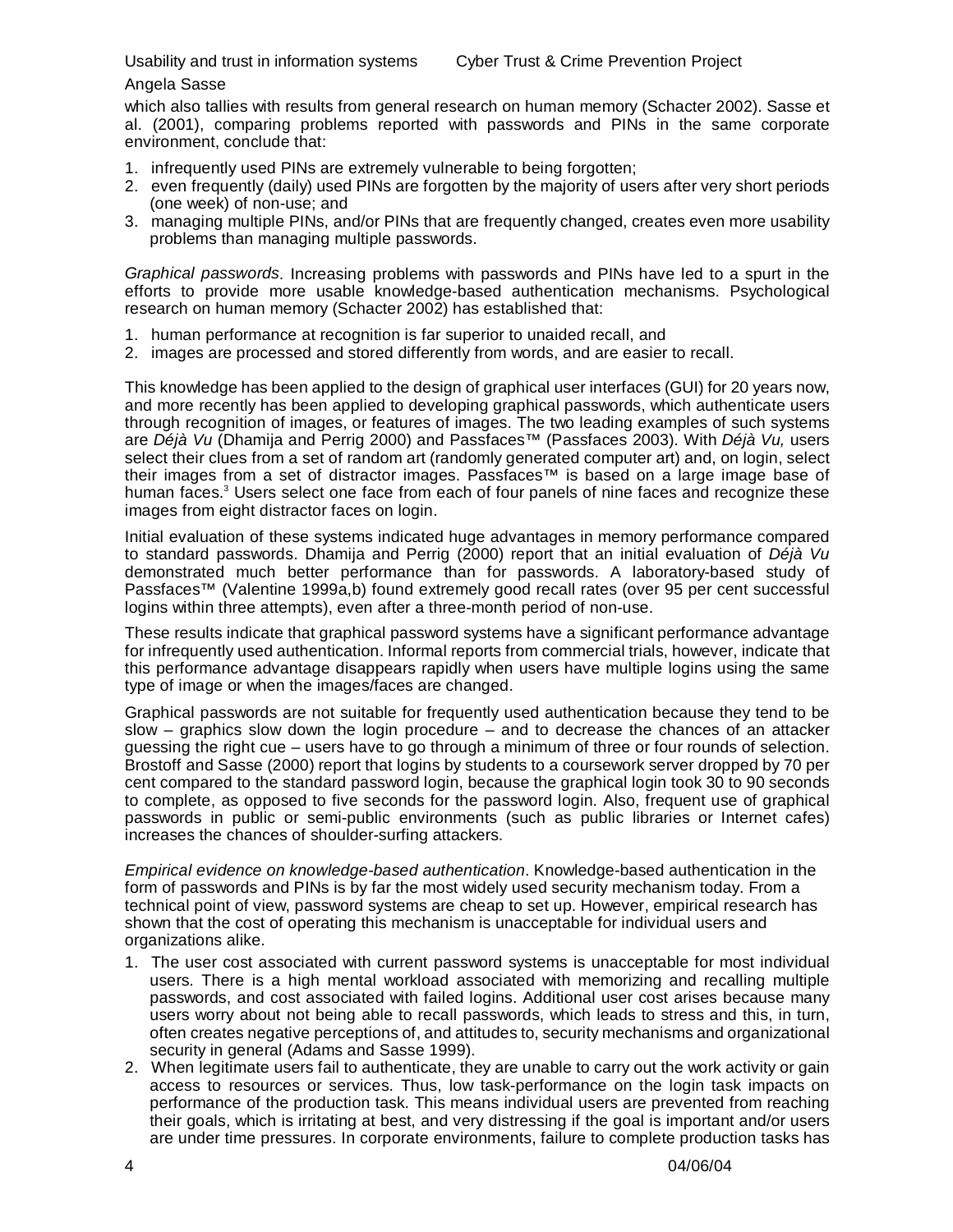a negative impact on the productivity of the overall organization.

3. There are further costs to the individual user and the organization when passwords have to be re-set following a failed login. The user has to construct, memorize and recall a new password. The organization incurs further costs because the re-setting of passwords has to be done by system administrators or via specialist helpdesks; some organizations now expend significant resources on re-setting passwords (Sasse et al. 2001). Many organizations use automated password reminder systems, which minimize the costs for both the individual user and the organizations, but re-issuing rather than re-setting passwords contravenes standard security guidelines (FIPS 1985). Automated credential recovery systems (CRS) can be used to re-set passwords without a human operator (Just 2003), but the cost of setting up a secure CRS, and registering credentials, is high for both organization and user.<sup>4</sup>

The attitude of many security experts is that good security does not come cheap. The results from empirical research on knowledge-based authentication show, however, that the strategies that users employ to cope with the 'inhuman' workload that knowledge-based authentication creates makes these systems largely ineffective. The vast majority of users do write some or all of their passwords down – and some security departments even encourage their users to do so in a secure manner.<sup>5</sup>

Another, less often discussed, threat arises from users' attempts to increase memorability by using the same password across several systems. Whilst the increase in risk from doing this may be low in many corporate contexts (where re-use of passwords may be allowed for low-risk systems), Anderson (2001, p. 39) points out that many users do not consider the consequences in every circumstance: "the password you use to authenticate [yourself as] the customer of the electronic banking system … is quite possibly known to a Mafia-operated porn site as well".

Similarly, users may see little wrong with disclosing the PIN used on a shared office or mobile phone. But if this is the same PIN as used with their bankcard, this practice greatly facilitates theft by colleagues or family members. Given that individuals who are victims of bank fraud are very likely to have been defrauded by somebody known to them, the need for individuals to protect themselves on shared devices, such as home PCs and mobile phones, is overriding.<sup>6</sup>

Any knowledge-based authentication mechanism will create a certain amount of mental workload for individual users, but the workload is manageable if the number of items is kept low, or if items are frequently used (in which case recall becomes automatic). The problems observed arise from the fact that each user interacts with many systems and devices that have to be protected, and their numbers are likely to increase significantly over the next 10 years.

Research on memory (see Schacter (2002) for a summary) suggests that recalling more than two or three strong passwords is beyond the ability of human memory, and even those would be difficult to recall if used infrequently. Possible interventions include:

- 1. Reducing the number of passwords. In corporate environments, a deliberate strategy to reduce the numbers of passwords and PINs is employed. Some companies are deploying single signon, for an example, see V-Go (2003). Even simple measures such as standardizing individual users' user id across different systems can help to reduce users' mental workload and numbers of failed logins.
- 2. Provide training and support. If security needs are such that users have to manage a number of strong passwords, specialist instruction and training on how to construct and memorize passwords, for example, on how to construct passwords or passphrases with a high degree of personal entropy (Ellison et al. 2000), can improve their performance. Passphrase (longer, and hence harder to crack) passwords allow users to use meaningful content (Schneier 2000). This increases memorability, but also the chance of mistyping; given an appropriate number of attempts (see below), passphrases would seem particularly suitable for infrequently used authentication. Other types of support could be allowing users to store hints with a high degree of personal entropy (including images and sounds) in a CRS or personal password manager on a device users carry with them (for example, a personal digital assistant (PDA) or mobile phone).
- 3. Recognition rather than recall. The characteristics of human memory mean it is far easier to recognize an item (aided recall) or action than to recall it (unaided recall). This design principle is pervasive in the design of current-generation GUIs (where users recognize the correct command from a limited set of menu items or icons), and there have been attempts to apply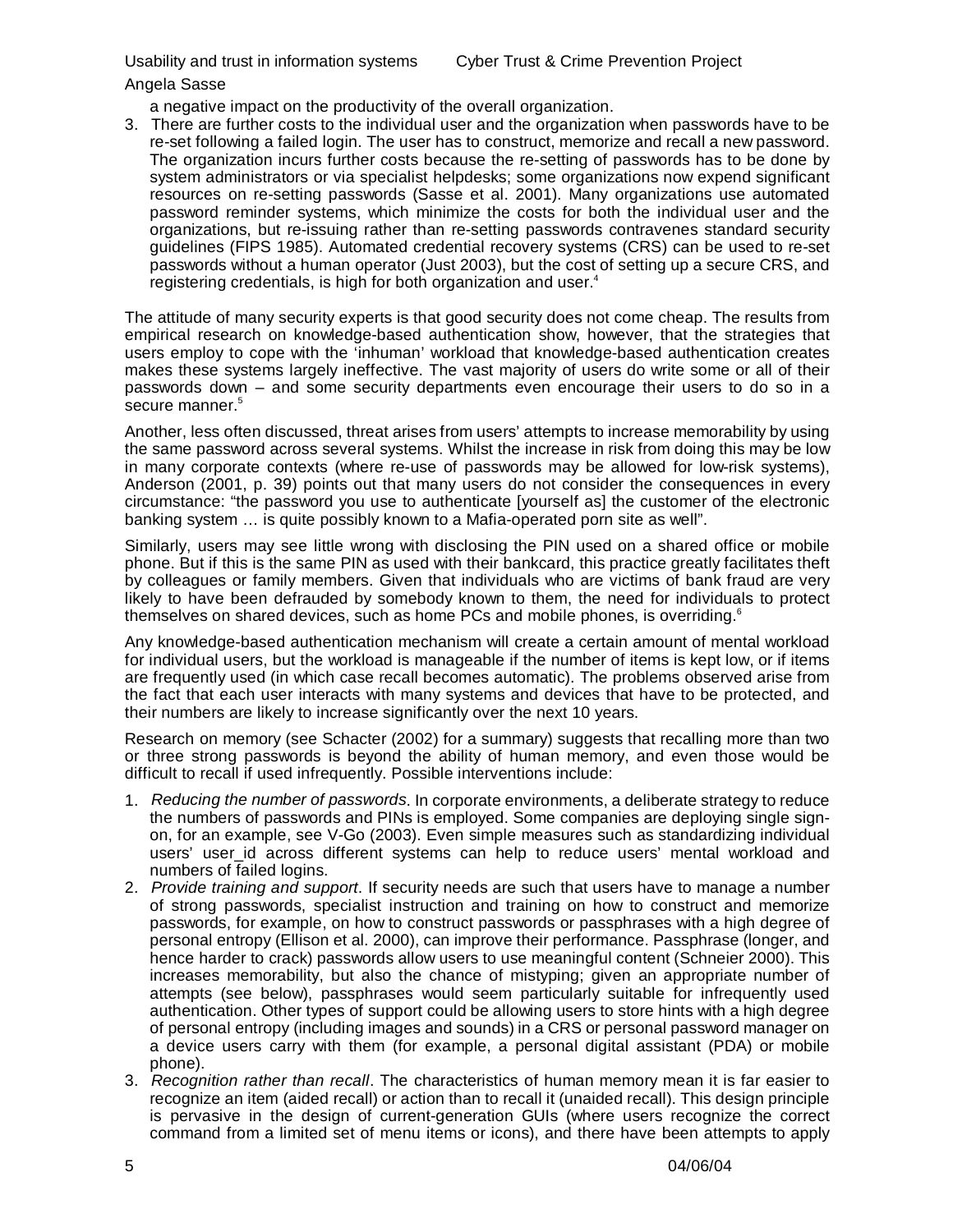### Angela Sasse

this principle to authentication mechanisms using graphical passwords. Such mechanisms are likely to work particularly well for infrequently used systems, provided the number of clues used is low, or multiple cues are very distinct. The principle can also be applied to text-based knowledge-based systems: for example, through associative passwords (see Zviran and Haga (1993)) or challenge-response authentication.

4. Move away from 'all-or-nothing' authentication. Current password logins fail unless the password is entered 100 per cent correctly, for instance, they are not forgiving to user error. Rather than drawing a complete blank, most logins fail because users mis-type passwords, or enter an old password, or the password for a different system. A key usability principle is to provide feedback to users when their actions are unsuccessful. Current password systems do not provide any feedback about why the login failed and possible actions the user could take to recover, because this could help the attacker. Nevertheless, authentication mechanisms can be made more forgiving. Text-based challenge-response systems, for instance, can be set to pass the user on three correct answers, or four correct and one incorrect, etc. Multi-level authentication (Zviran and Haga 1990) can make systems more forgiving by providing backup when access by password and/or PIN (see below) fails; typically, the user will be taken through an automated or human-interaction credential recovery process. This method is widely used in telephone banking, for instance, but many of these systems are vulnerable because they use publicly available knowledge (for example, mother's maiden name) as credentials, as opposed to 'secrets' (Schneier 2000).<sup>7</sup> Even the usability of standard password authentication can be improved by relaxing some policies. Brostoff and Sasse (2003) conducted a three-month trial in which users were free to have as many login attempts as they wanted and they could at any stage ask for a password reminder. They found that, when the initial login attempt failed, only 53 per cent of users managed to recover within three attempts, but almost all users (93 per cent) would persist and manage to login in 10 attempts or less. Increasing the number of login attempts increases the threat of password guessing by a fellow insider (who may also employ shoulder-surfing), but makes no difference to the threat of password cracking by an outside attacker (which is what most firms worry about).

In the light of usability problems with PINs, it is worrying that manufacturers of smartcards and other forms of token-based authentication systems seem to favour using tokens in combination with a PIN, and that PINs have been proposed as a backup for biometric.

# 2.1.2 Token-based authentication

Whilst knowledge-based authentication is currently the predominant mechanism, token-based authentication has been widely used in the physical domain. Tokens can be used as a one-step process, for example, swipe cards for door access, but this is a fairly weak mechanism since a token may be stolen or found by a potential attacker, who can use it until the loss/theft is discovered and the token is revoked. Therefore, tokens are more often combined with another method in a two-step process, the combination of bank cards and PINs for cash dispensers being the most widely used example. Tokens are becoming increasingly popular, with the token used for authentication, and the knowledge-based item (PIN) for verification, thus reducing the memory load compared to a two-step knowledge-based procedure. There is no published research on usability issues with tokens or smartcards. Tokens such as the SecurID have been used, with apparent success, for remote access by financial institutions. On the other hand, the high cost of replacing lost tokens and/or lost working time has led companies in other sectors to abandon it.

The city of Turin is currently undertaking the first large-scale attempt to issue smartcards to citizens for access to services and payment of local taxes (Torinofacile 2003). Based on 2,655 smartcards issued, the number of tokens that were lost in the post/stolen in the first six months was low (16). The majority of citizens who registered for the card were male, well educated and aged between 19 and 45; the number of cards issued to males was three times higher than for female citizens. Since most home and small business PCs are currently not fitted with smartcard readers, the trial issued digital certificates for users who needed them. The initial phase has seen a high number of calls to the helpdesk, the majority of which (83) were due to problems with using these digital certificates. The second most frequent problem was that personal details registered about the owners of the cards were incorrect.<sup>8</sup> These insights offer some pointers as to logistical aspects and the costs that are likely to be associated with issuing such tokens to a large number of citizens. At the same time, small businesses, single traders and professionals report significant time savings and benefits from online access and payments compared to paper-based system and access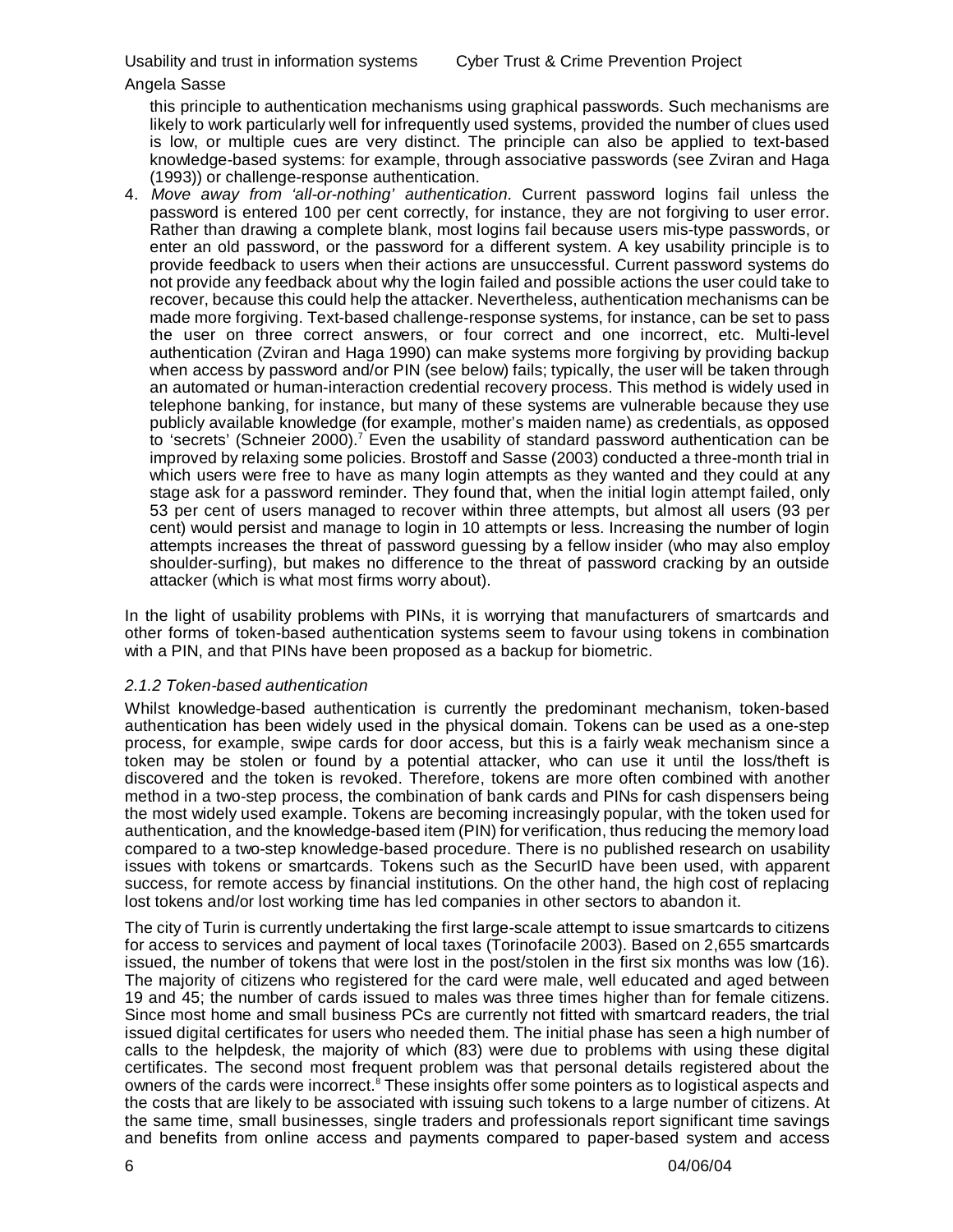Angela Sasse

restricted to office hours.

Smartcards can offer additional usability benefits: once the login procedure is completed, the token can be used to carry sessions from one machine to another, thus removing the need to log out or lock the screen when leaving the machine unattended for brief periods. They can also offer additional security features for applications such as credit cards.

One usability concern arising from the increasing popularity of tokens is that users may end up being 'weighed down' by a collection of tokens that they find hard to manage. There are two possible ways in which this might be prevented:

- 1. Single tokens carrying multiple credentials. A single token, such as a smartcard, could be used to store users' credentials for multiple systems. The single token could either store data for multiple identification and verification mechanisms operated by different organizations (providing the user with a personal 'credential/password manager'), or have a single strong verification (providing the user with a 'magic key'). Both approaches would require an open standard for credentials, and the second would also require agreement on a single form of authentication and a high degree of trust between participating organizations. The 'magic key' model would create least work for the user, but also create a single point of attack.
- 2. Miniaturization of tokens. Organizations continue to issue their own tokens and decide their own access control mechanisms, but the tokens are so small (for example, RFID chips) that users can keep all of their tokens on them at all times, for example, in a smartcard-type device to which individual chips can be added.

### 2.1.3 Biometric authentication

Biometric authentication uses a physical characteristic (the most commonly used ones being a fingerprint, iris recognition, hand geometry and face recognition) to identify or verify individuals. Since biometrics use physical characteristics, they are generally perceived to provide a strong form of identification or authentication. However, many usability experts (for example, Schneier (2000)) dismiss biometrics as an ineffective security mechanism because, unlike knowledge-based items, biometrics are not secret: systems can be attacked by harvesting characteristics from legitimate users (for example, 'lifting' a fingerprint from a surface or taking a picture of the eye). As a heuristic, the better that systems protect against such attacks, the more expensive they are.

Most biometric solutions are designed to operate in the traditional two-step mode: the user identifies herself with using a token or user\_id, and then presents her biometric characteristic, which is compared to a previously stored template: access to cash dispensers, for instance, could be secured with a card and fingerprint. Templates are reduced versions of the biometric characteristic, mapping a certain number of key data points. As a rule of thumb, the more data points a template has, the more accurate the recognition, and the more expensive the application is to procure and run. Accuracy of identification has implications for both usability and security: lack of accuracy leads to false rejection (keeping legitimate users out, which reduces usability) or false acceptance (letting in an unauthorized user, or mistaking one user for another), which reduces security. For any particular application with given levels of accuracy, the operators have to make a trade-off: minimizing the number of false acceptances made by the application will lead to a higher number of false rejections. Effectively, operators have to make a trade-off between usability and security. Schneier (2003) cites a study that estimates that even a false rejection rate of one per cent could increase the average throughput time for each passenger through airport security by 45 minutes.

An assumed usability advantage of biometrics is that, since individuals always carry their characteristics with them, there is no token that users can forget, lose or have stolen and this therefore minimizes the memory load on the user and supports the usability principle of universal access (Fairhurst et al. 2002). The reality is that biometric security solutions raise a raft of usability issues, for individuals and organizations alike. A significant number of users are temporarily or permanently unable to register a particular biometric. For instance, five per cent of people are estimated not to have readable fingerprints,<sup>10</sup> and blind users cannot register iris images. Temporary inability to register or use a biometric can result from cuts or burns on fingers for fingerprints, or pregnancy or certain types of medication for iris recognition. While temporary inability to use a biometric application might lead to mere delays (decrease in task performance) or annoyance (decrease in user satisfaction), permanent inability to use the system would violate the principle of universal access. Since exclusion of certain user groups is not feasible or acceptable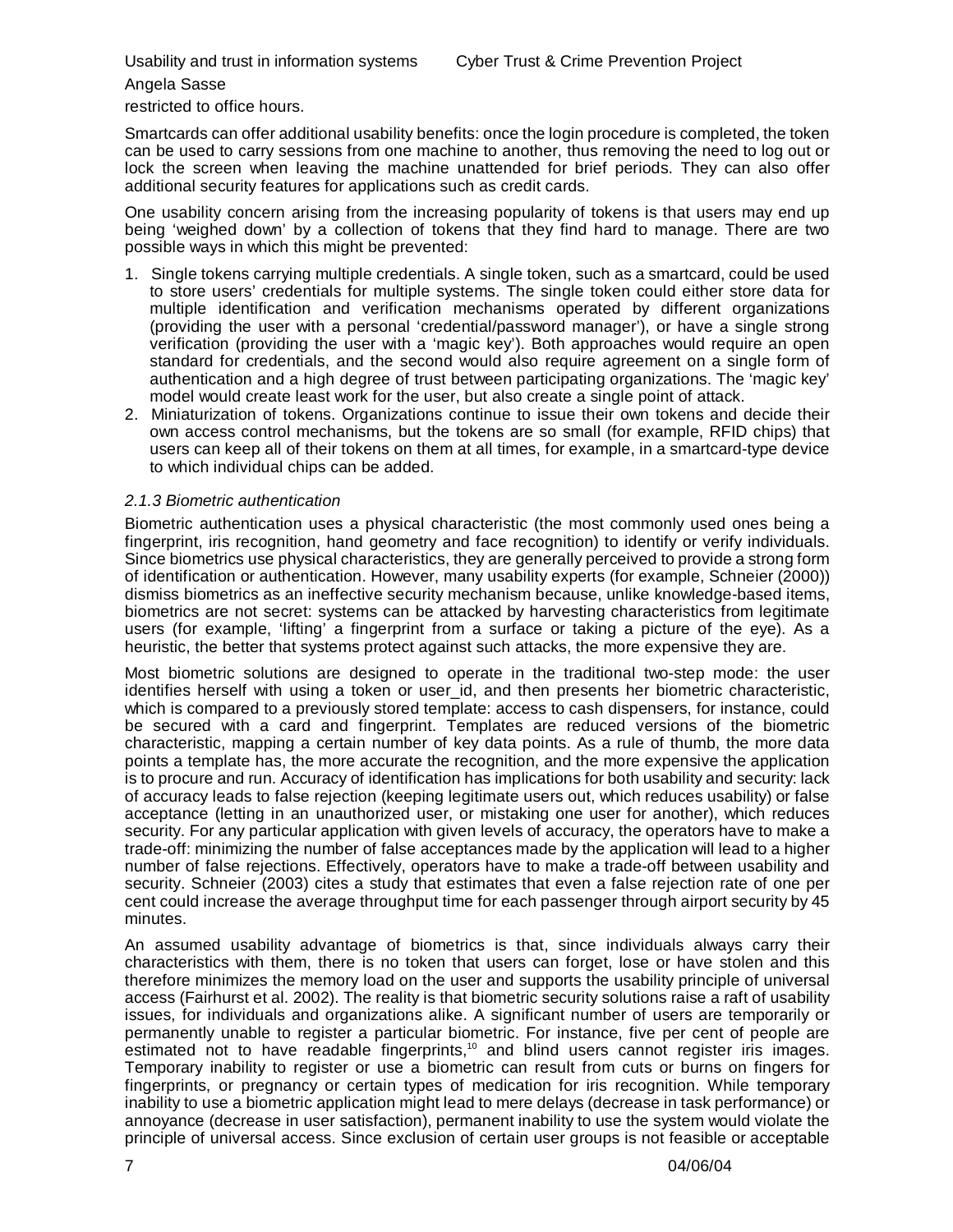#### Angela Sasse

for a wide range of applications, operators have to provide a contingency authentication system (for example, a PIN, though this is likely to cause problems, or staff checking written credentials). The cost of operating a contingency authentication system can increase the cost of the biometric application significantly.

More than any other security mechanism, biometric authentication raises the question of acceptability. For certain reasons, some user groups are not comfortable with the use of biometrics, or with the use of biometric authentication in general, for example:

- 1. Religious reasons. Some religions prevent their members from having their face or eyes photographed, others prohibit touching of artifacts that have been touched by a member of the opposite gender.
- 2. Safety concerns. Some people fear they might be maimed or killed by criminals trying to obtain their biometric. This seems to be particularly prevalent in individuals who have had no personal experience with biometrics (BIOVISION 2003), since for these individuals, the perception of biometrics is fed by depictions in films (for example, of removing eyeballs or hands to overcome biometric access control systems in Minority Report or Die Another Day).
- 3. Privacy concerns. Some biometrics, such as face recognition, can also be used in a one-step identification process. An issue here is that they can be used covertly (without the individual being aware that she is being identified), for example, in combination with security cameras, to detect known shoplifters, football hooligans, etc. A key concern for many users is whether their biometric data are 'safe'. This concern can be de-composed into two questions:
	- (i) How safe is my biometric data? The concern is whether data can be copied or changed.
	- (ii) How is my biometric data used? The concern is whether the operator, or anyone else, can use the data for purposes other than those advertized, for example, for tracking users' movements.
	- Users weigh these concerns against benefits to themselves and others.
- 4. Labour relations. In corporate environments, biometric authentication is often used as a means of exerting control over employee behaviour – for example, biometrics on a time and attendance monitoring system prevent 'buddy-punching'. Employees have fewer issues with the system provided it works well enough, and they trust the operator of the system (usually their employer) (BIOVISION 2003). However, most people dislike the idea of being constantly monitored and tightly controlled, which is a particular concern with fine-grained monitoring of behavioural biometrics (for example, monitoring keystrokes on a keyboard) (Henderson et al. 1998). Constant worry about not performing, or how behaviour is being interpreted by the 'watchers', can be a significant source of stress.

These concerns will need to be balanced by significant real and perceived benefits to make the technology useful and acceptable. Data from surveys and interviews with individuals and organizations reviewed in the EU Roadmap Project on Biometrics (BIOVISION 2003), indicate that this balance will be hard to achieve for large-scale public security deployments of biometrics. The performance that can be achieved with current systems is not sufficient, the cost of deployment and operation is high and most users currently have no security needs that are addressed by these systems. The perceived benefits are seen as being for 'government', with the 'citizen user' shouldering the cost in terms of use and increased cost of identification documents.

In marked contrast, acceptability of biometric solutions was high for applications in areas with a perceived security need (such as access control for neo-natal wards in hospitals) or if users experienced a reduction in physical or mental workload (such as fingerprint logins replacing multiple passwords and PINs). In general, acceptability of biometric solutions is higher amongst those with first-hand experience of biometric applications or those that have a relative or friend who has such experience.

BIOVISION (2003) identified many commercial applications of biometrics that are likely to succeed. Some of these applications will be in areas with high security needs, where performance with a limited number of registered users can be achieved at acceptable cost. Most manufacturers focus on the financial sector and fraud reduction as the most likely application areas (Coventry et al. 2003). The Director of US National Biometric Test Center, James Wayman, suggested as early as 1998 that "The technology now exists to replace pass codes [PINs] with biometric measures without a substantive decrease in security protection" (Wayman 1998).

However, many banks have ruled out use of biometrics on cash dispensers in the foreseeable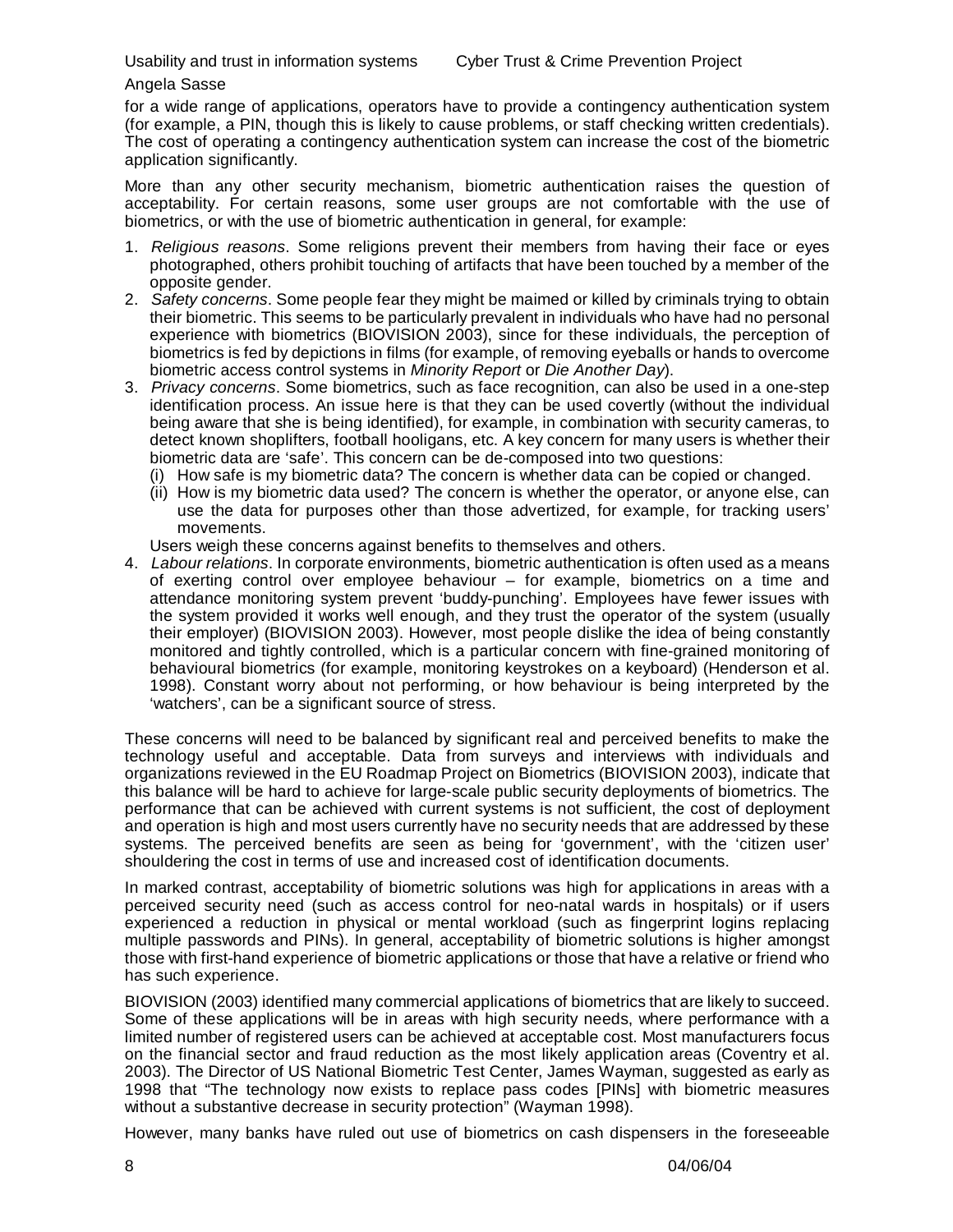### Angela Sasse

future, partly because of concerns about how customers will respond to false rejection,<sup>11</sup> and partly because the cost of the technology is too high. In the UK, the Nationwide Building Society has investigated the potential costs and benefits of biometric applications over a number of years. Trials with fingerprints and iris recognition showed good usability<sup>12</sup> and user acceptance, but the increased cost of cash dispensers (25 per cent) does not make the widespread introduction of such systems viable (McClue 2003). A German study also raised the additional cost of the secure registration process (which has to be performed by trained and trustworthy staff), and the technical and organizational measures required to safeguard customers' biometric templates as key reasons against use of biometric authentication. The same study also concluded that reliability of biometrics was such that customers would have to be issued with a PIN as a backup (Thiel 2001), which is likely to lead to significant usability problems. The entertainment industry employs biometrics for convenient verification (as opposed to strong identification): Disney registers hand geometry with season tickets to stop travel agents misusing season tickets for tour groups, and lap dancing clubs register fingerprints with credit cards on entry and request that customers confirm each order (which will appear on their bill) with a fingerprint.

These developments indicate that, even though biometrics is generally perceived as a security technology, it may be more likely to succeed in areas where it enables business process improvement, leading to improved productivity of services or cost reduction. An example is the use of dynamic signature recognition (DSR), which authenticates users based on the shape of their signature and characteristics of their signing pattern. In contrast to most other biometrics, providing a dynamic signature is also a declaration of will in the legal sense (BIOVISON 2003). DSR means contracts can be kept in electronic form, thus allowing companies to finally enter the long-promised age of the paperless office. The Nationwide Building Society, for instance, is deploying DSR in its branches and aims to store all mortgage agreements in electronic form only, and forecasts significant cost savings (BBC 2002).

### **2.2 Summary: Authentication Mechanisms**

Passwords and PINs were first introduced when computers were expensive and scarce, and anyone attempting unauthorized access had to have physical access to a machine. With the exception of a few professionals, such as systems administrators, each user only had a few items to recall. The arrival of networking technology has increased the number of attacks and attackers that each system faces, and the proliferation of devices that have to be protected means that each user has to manage a multitude of knowledge-based items. In this context, knowledge-based authentication in the form of passwords and PINs as the general authentication mechanism has become unusable, both from an individual user's and an organization's point of view.

At the same time, as this paper points out, there are a number of usability issues with other authentication mechanisms, and – given that most of these are relatively new and largely untried – further issues are bound to emerge with more extensive use. To anticipate usability issues, we have to consider not only the immediate task of using the security mechanism, but also the question of universal access. Knowledge-based authentication inconveniences many users, but presents an insurmountable access hurdle for only a relatively small number of elderly users and some users with learning difficulties. These user groups would have even bigger problems with token-based authentication, which requires them to look after the token, plus usually to have more technical skills. Biometric identification has potentially the lowest mental workload, but any specific biometric technique bars some users because they cannot register the biometrics – in the case of fingerprint, favoured by many politicians because of its success in the context of law enforcement, the number is around five per cent. Authentication of multiple characteristics would solve this problem, but is currently prohibitively expensive; the development of smart cameras, which can capture and process a range of biometric characteristics, would make it feasible.

To conclude that because fingerprint matching works in a law enforcement context it will work for biometric authentication, is misguided: the techniques employed and context of operation are very different.<sup>13</sup> The general public is as unaware of these subtle differences as are many politicians  $$ many find fingerprinting unacceptable precisely because 'it is something you do to criminals'. More than any other mechanism, biometrics face acceptability issues, not only because of such misconceptions and Hollywood depictions, but also because individuals have to place a great deal of trust in the operator of the technology to safeguard their biometric templates and their privacy. If biometric templates are compromised, the consequences for individuals can be severe, particular if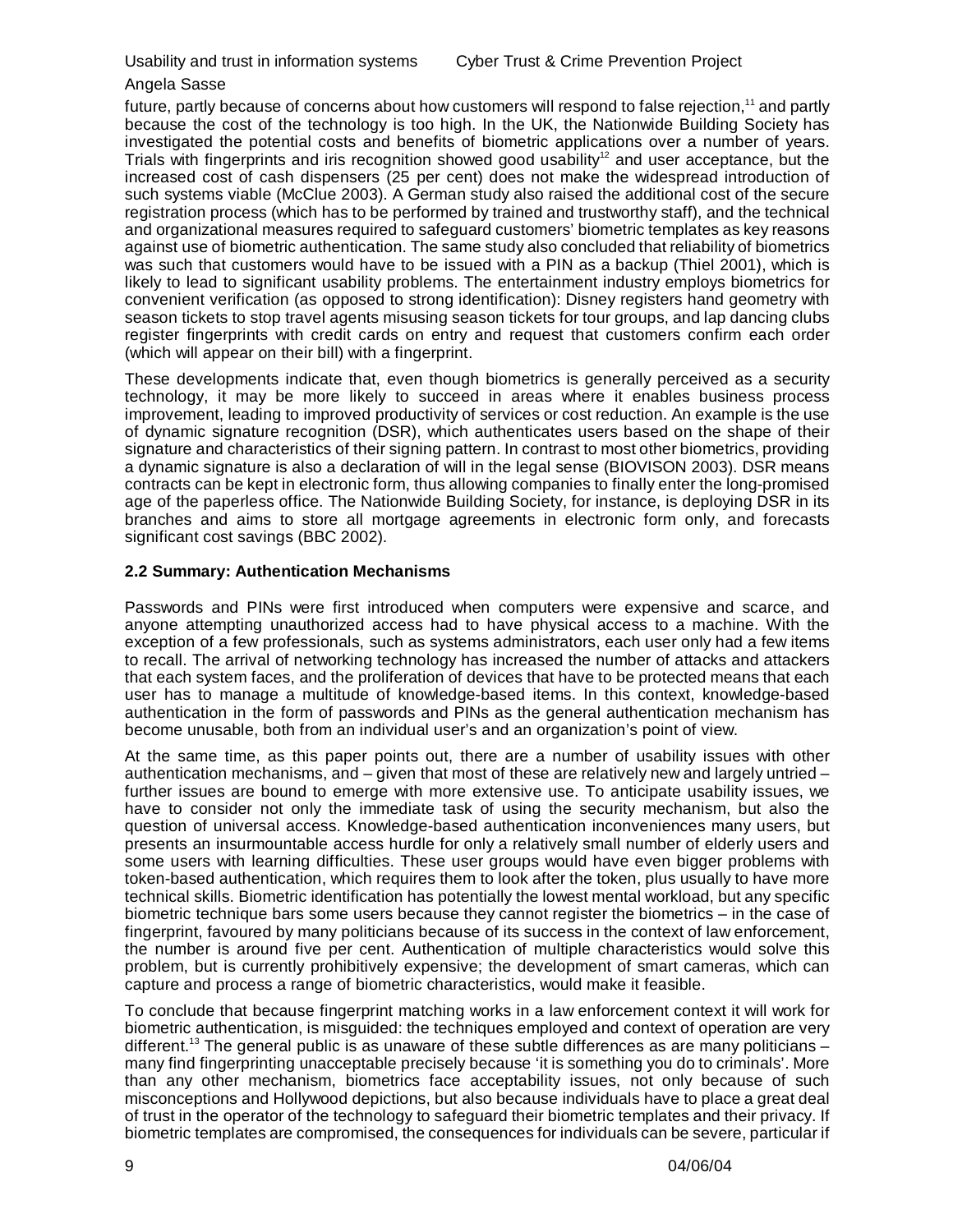#### Angela Sasse

one characteristic is used in a variety of applications. Biometric authentication can afford invasions of privacy if technology is set up to collect data beyond the immediate purpose of authentication – for example, to determine who goes where, when, and in the company of whom. BIOVISION (2003) reports that (particularly young and technically knowledgeable) users oppose the use of biometric characteristics on id\_cards and passports because they perceive governments would most likely succumb to the temptation of 'function creep'.

Any of the alternative mechanisms will increase the cost of authentication, in some cases substantially, and the question is who will bear the cost. Individual customers are usually not inclined to pay more for better security. In corporate environments, the cost will be weighed against the losses (in tangible financial terms, and/or intangibles, such as reputation). This section has pointed out that application of biometrics, for instance, can be used for business process improvements that reduce cost. For a pure security application, a good cost-benefit ratio will be much harder to achieve.

The answer to the question of which is the most usable authentication mechanism is that 'it depends' – on the characteristics of the user group, and the task, and the physical and social context in which users and the security mechanism interact.

### **2.3 Security and Tasks**

The notion of task is key to considerations of usability in general, and performance in particular. Human behaviour is largely goal-driven, so the effective and efficient execution of tasks that help us attain goals is important. The discussion so far has shown that usability of knowledge-based authentication differs for frequently and infrequently performed tasks. In addition to minimizing the physical and mental workload for users, a well-designed mechanism needs to maximize effectiveness and efficiency of task execution. A mechanism must support the desired outcome, and it must be configured for efficient task execution. An example would be providing a hands-free access control mechanism on a door when there is a need to carry things, or the use of speaker recognition as a means of authentication in a system accessed by telephone.

A further notion of key importance is the distinction between production tasks and supporting tasks. Security – like safety – is a supporting task, for instance, it is not on the critical path to attaining the goal. This means that performance in terms of efficiency is even more critical than for the production task, on which users are focused. If a supporting task conflicts with a production task, users will attempt to work around it or cut it out altogether. If a supporting task requires significant extra effort, and/or interferes with the production tasks (and this is often the case with security and safety measures), users need to understand the reason for this, and be motivated to comply. Failure to provide users with the necessary understanding, training and motivation will result in human error (Reason 1990). The current reality is that security is badly integrated with production tasks, and individual users are often left to make a choice between complying with security regulations or getting their job done – with predictable results. The conclusion is that the selection of a security mechanism and how it is configured cannot be left to security experts; rather, such decisions need to be made in the context of business processes and workflow (Brostoff and Sasse 2001).

#### 2.3.1 User motivation

Many users are not motivated to comply with security regulations. Beyond the conflicts with production tasks, Weirich and Sasse (2001) identified the following key factors in a survey on user motivation and security.

- 1. Users do not believe they are personally at risk.
- 2. Users do not believe they will be held accountable for not following security regulations.
- 3. The behaviour required by security mechanisms conflicts with social norms.<sup>14</sup>
- 4. The behaviour required by security mechanisms conflicts with users' self image. The perception is that only 'nerds' and 'paranoid' people follow security regulations.

There can be no doubt that security in general, and ICT security in particular, currently suffer from an image problem. Education campaigns (similar to those employed in health education) can be effective, provided they make users believe that they are at risk,<sup>15</sup> but good security behaviour also needs to be re-enforced on a regular basis. The recent notion of persuasive design of technologies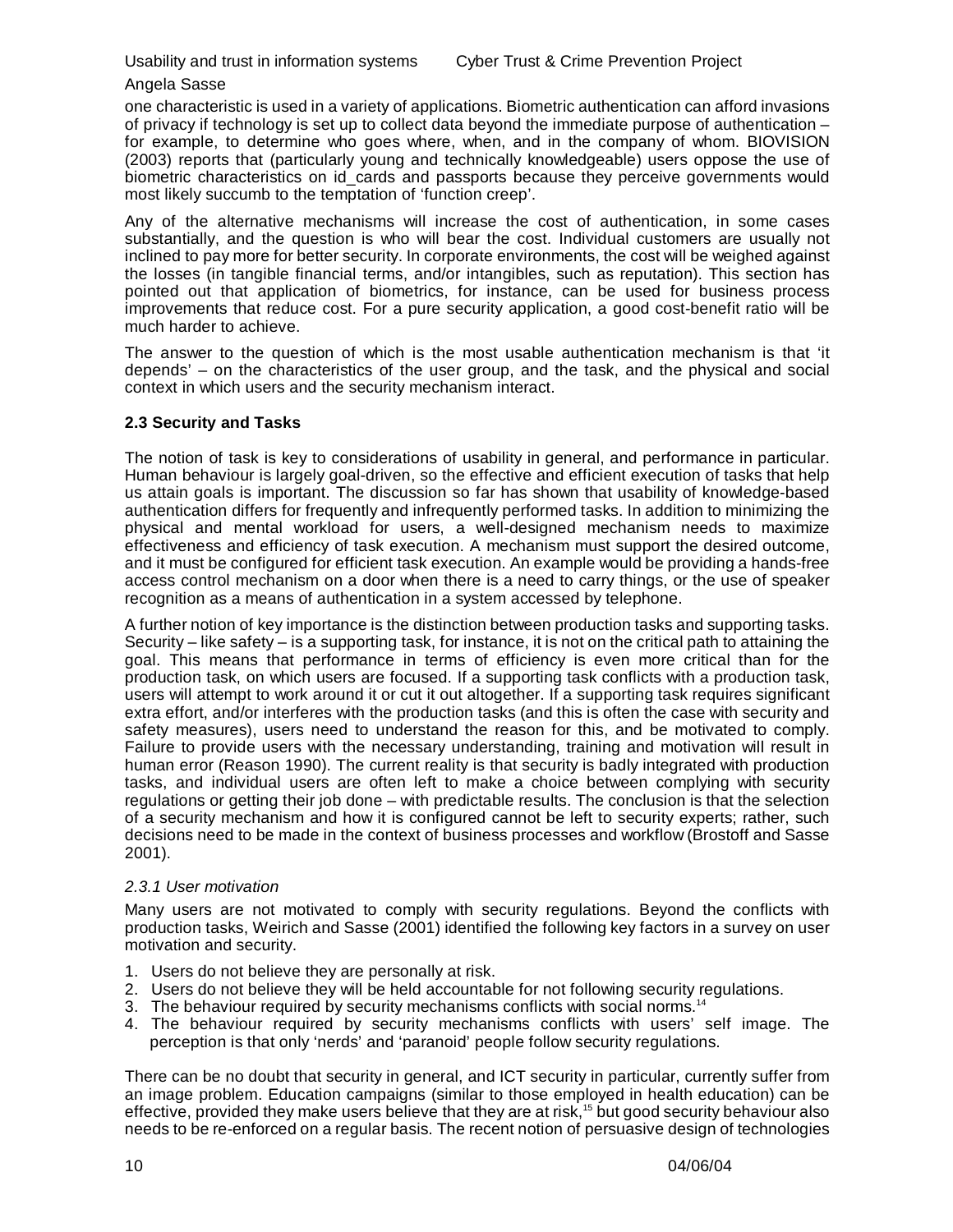#### Angela Sasse

(Fogg 2003) offers techniques for designing systems that intrigue, persuade and reward users for good security behaviour.

# 2.3.2 Security policies and security culture

At an organizational level, a key change that companies need to undertake is to integrate security into their business processes. This means that the habit of copying 'standard' security policies and mandating 'maximum strength' security irrespective of security needs, should be replaced by risk and threat analysis appropriate to the business. Many companies already do this, but as Schneier (2003) points out, the interests and needs of all stakeholders are rarely considered, and the economics of security are generally not well understood.

Once security aims appropriate to the organization have been established, role models are essential to change behaviour and rebuild the security culture. This will require buy-in from the top (senior management often exhibit the worst security behaviour because they believe they are too important to bother with 'petty' security regulations), and making secure behaviour a desirable trait, for example, by making it part of professional and ethical norms (Sasse et al. 2001).

Brostoff and Sasse (2001) point out that in many western countries, health and safety regulations have led to significant changes in organizational culture with respect to employee safety, and that Reason's (1990) approach for designing safety as a socio-technical system offers a blueprint for a similar approach in the security domain.

# 2.3.3 User interfaces to security tools and user-centred design

Many security researchers and practitioners see usability of security as a user interface problem. The most widely known and cited paper on usability and security – 'Why Johnny Can't Encrypt' (Whitten and Tygar 1999) – reports that a sample of users with a good level of technical knowledge failed to encrypt and decrypt their mail using PGP 5.0, even after receiving instruction and after practice. Whitten and Tygar attribute the problems they observed to a mismatch between users' perception of the task of encrypting email, and the way that the pretty good privacy (PGP) interface presents those tasks to users. There can be no doubt that the security community has not paid much attention to usability until recently and, consequently, few tools have interfaces that fulfil usability criteria. Well-designed user interfaces can reduce users' workload significantly: the AT&T Privacy Bird,<sup>16</sup> for example, alerts users when a site does not match their specified P3P (Platform for Privacy) preferences, which relieves users from inspecting the privacy policy of each site they interact with.

User-centred design of security mechanisms, however, is more than user interface design. The case of PGP (Zimmermann 1995) presents a good example. The problem lies less with the interface to PGP than with the underlying concept of encryption (which pre-dates PGP), and how it functions. The concept of encryption is complex, and the terminology employed is fundamentally at odds with the everyday meaning of the terms: a cryptographic key does not function like a key in the physical world, and people's understanding of 'public' and 'private' is different from how these terms are applied to public and private keys. While some security experts advocate educating all users on how encryption works so they can use it properly, this author argues that security systems should be designed to make it easy for users to do the right thing, with a minimum amount of effort and knowledge.

There are examples showing that this is possible: statistics suggest that only 10 per cent of installed burglar alarms are armed when they should be, because they are too difficult to use. In the Channel 4 TV series, Better by Design, designers Richard Seymour and Dick Powell addressed the problem by applying the successful and well-understood car central locking mechanism to the house burglar alarm. The resulting alarm is extremely easy to operate (the system is armed and de-armed with a single key-press), and the device is light and visually appealing, so users can carry it on a keyring (Seymour Powell 2000). Another example of a step in the right direction is Friedman and Felten's (2002) application of the user-centred approach for their Cookie-Watcher, which was designed to match users' actual needs and values for privacy (as opposed to security experts' prescriptions of how users should manage cookies). While users of the AT&T Privacy Bird still have to understand P3P in all its complexity to use it effectively, the Cookie-Watcher only presents users with the information they want, when they want it, and allows them to make decisions about whether to accept cookies. Given that most users' perception of threats and risks is not accurate, user needs and preferences will need to be complemented by,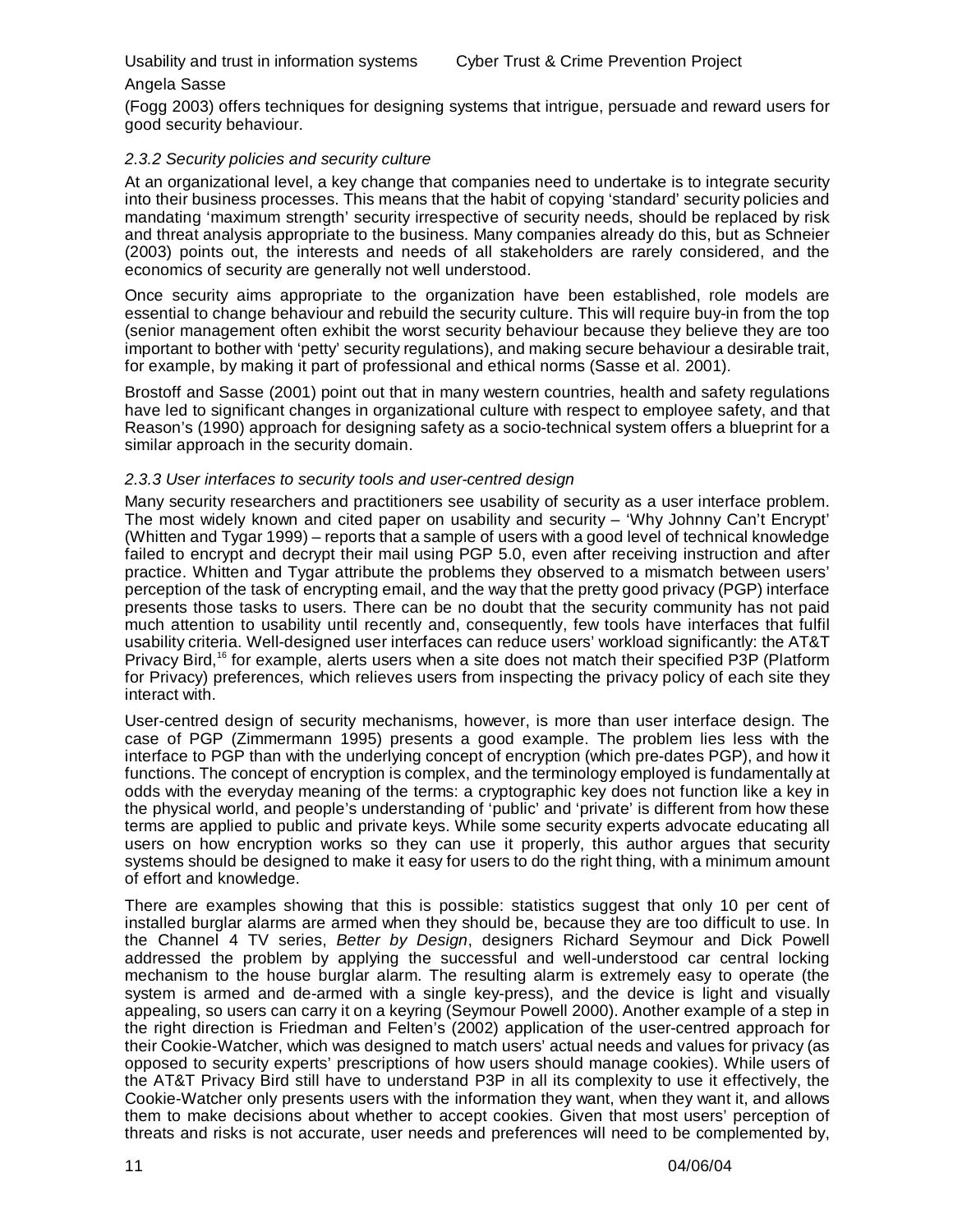and reconciled with, output from an expert risk analysis.

# **2.4 Trust**

In the past, interactions between strangers who never met face-to-face used to be rare events. Today, new technologies support an ever-increasing number of interactions between strangers: People who have never met 'in real life' buy and sell goods from each other on eBay, spend hours playing against each other on Xbox-live and date via instant messaging. These interactions involve different types and levels of risk and they are only possible if actors have trust in each other and in the systems they use to meet, communicate and transact. Yet, in many recent applications, this essential ingredient has proved difficult to attain: lack of trust in e-commerce applications, for instance, causes many people to stay away from these systems (Consumer WebWatch 2002).

Since trust is a critical factor for user acceptance of cyber-systems and their long-term success, it has prompted a spate of research on human-computer interaction (HCI) and computer-meditated communications (CMC). Most of this research aims to help those designing or deploying such systems: the focus is on increasing users' trust perceptions, rather than allowing users to make correct trust decisions. The recent surge of empirical studies on trust has also produced a large number of definitions and operationalizations of trust. Given that trust is an everyday term that applies in many different situations, this is not surprising. Several researchers have recognized the need for a trust framework and presented candidates. However, these models address only one type of trust-requiring on-line interaction (for example, e-commerce (Corritore et al. 2003; Egger 2001; Riegelsberger and Sasse 2001)) or focus on trust as a psychological construct (McKnight and Chervany 2000). There is a need to unify these different perspectives on trust and – more importantly – to link them to structural dimensions that differentiate situations that require trust. The following provides a summary overview and discussion of the factors that have been identified.

Trust is only required in situations characterized by risk and uncertainty. Only if something is at stake, and only if the outcome is uncertain, do we need to trust to engage in the situation. The simplest possible trust exchange involves only two actors – the trustor (the trusting actor) and the trustee (the trusted actor). Normally, both have something to gain by conducting the exchange – this might involve money, but also information, time or other goods that have value to the actors. Prior to the exchange, trustor and trustee have information about each other before they engage in the exchange. In interactions in cyberspace, many of these interactions are dis-embedded (Giddens 1990), since the actors are not in the same physical or time context. In e-commerce, for instance, the trustor may have to wait for days or week to take possession of the goods and check that they are to her satisfaction. Because of dis-embedding, interactions in cyberspace are riskier and require more trust than similar interactions in a physical context. In addition to having to trust the trustee, users have also to be prepared to trust the technology that mediates interaction (for example, the Internet) and their own ability to use both the underlying technology, and the specific application (for example, the e-commerce website) correctly. For the last two factors, usability is a key prerequisite.

Whether users are prepared to trust and engage in an exchange, additionally depends on a number of other factors that characterize the interaction. Factors that have been identified include:<sup>17</sup>

- 1. the number of actors involved in the exchange (ranging from dyads to potentially millions in public good dilemmas);
- 2. the actor type (individuals, organizations, technology such as an e-commerce web site);
- 3. whether there is synchronous or asynchronous trust exchange (asynchronous exchanges create higher strategic insecurity);
- 4. whether the user can identify trust-warranting properties;
- 5. the type of signals employed to communicate trustworthiness (symbols and symptoms of trustworthiness, identity and property signals);
- 6. the trustor's propensity to trust;
- 7. the trustor's knowledge of the situation;
- 8. the trustor's prior experience;
- 9. the potential benefits expected by the trustor; and
- 10. the risk to the trustor's risks (enacted as 'trusting action').

This summary illustrates how pervasive the need is for trust in technology-mediated interactions.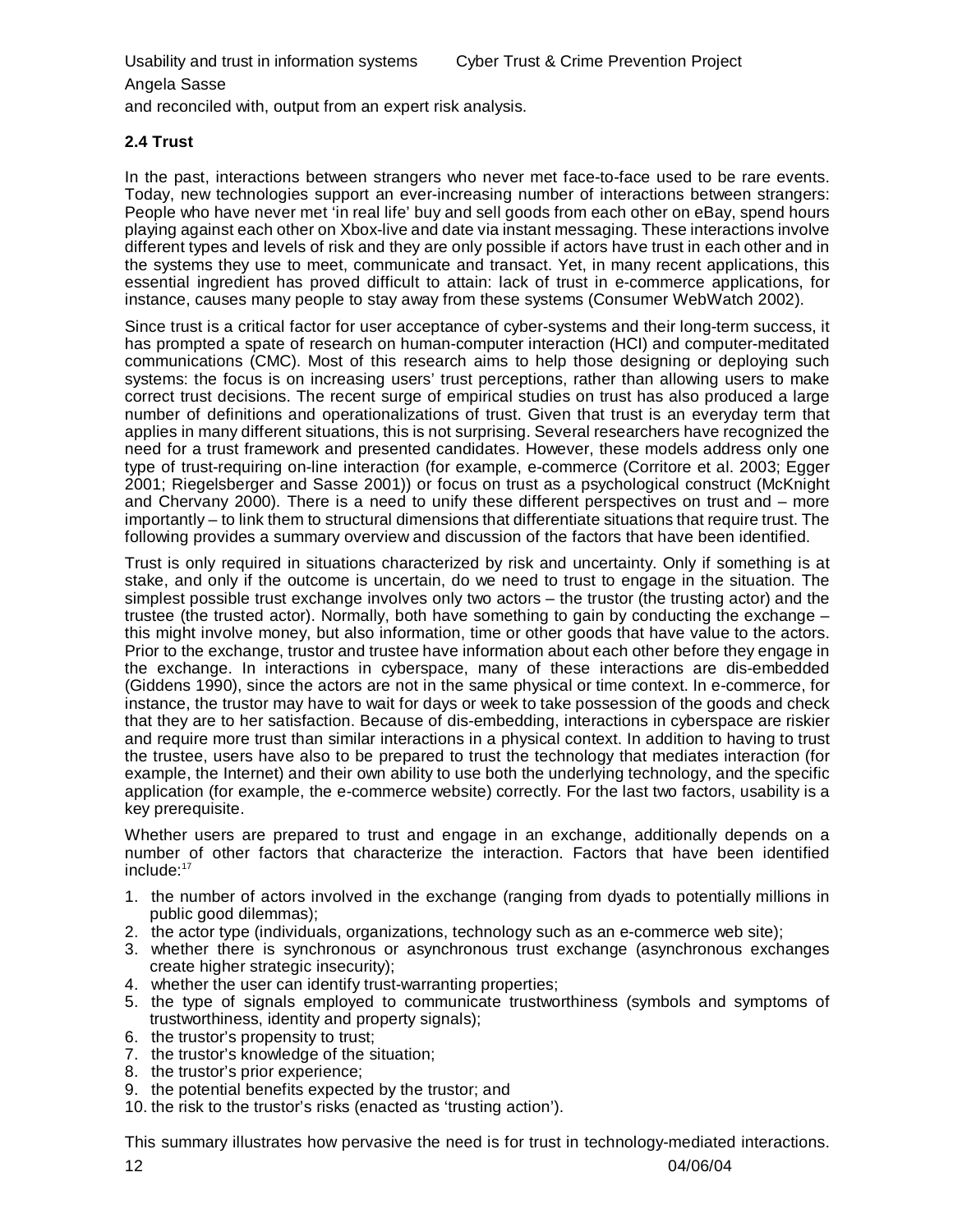### Angela Sasse

Since the technology that mediates interactions in cyberspace is novel and complex for most users, their willingness to trust will be mostly influenced by previous experience with a particular trustee and situation (factors 2, 7, and 8) and assessment of the trust-warranting properties (factors 4 and 5). For interactions with low numbers of actors (for example, e-commerce transactions), it will, therefore, be important that users can reliably (i) identify the actors, for example, that it is easy to determine whether an email purporting to be from my bank is really from my bank, and (ii) identify and interpret the trust-warranting properties in an interaction: for example, are the hundreds of positive votes or reviews I see honest reviews from real customers. Currently, the technology makes it easy to fake identities and trust-warranting properties in cyberspace; consequently, the trust basis for interactions in cyberspace is rather fragile.

# **2.5 Privacy**

Safeguarding privacy is a key concern for many users in cyberspace. On the one hand, security mechanisms can be an essential tool for protecting privacy, for example, because they prevent unauthorized access to data. On the other hand, a security technology can enable invasions of privacy, for example, because it becomes possible to monitor an individual's behaviour closely, or track her movements.

Much of the published literature on privacy concentrates on protecting certain types of data without establishing what people regard as private information (Davies 1997). Expert opinion on what is invasive is a necessary, but not sufficient basis for designing technology that is acceptable in use. Adams and Sasse (2001) found that users' perceptions and values differ from the legal perspective in that:

- 1. People do not classify data as 'private' or 'not private' rather, they rate the sensitivity of their information on a continuum.
- 2. The sensitivity of a particular data item will vary over time and in response to events.
- 3. The sensitivity of a particular data item will vary depending on who is using the information that can be derived from the data, and for what purpose.
- 4. Users are less concerned about securing access to data, and more concerned about protecting themselves from the adverse effects that may result from having the information that can be derived from the data used against them.<sup>18</sup>
- 5. Data do not have to identify an individual to be perceived as private: individuals regard some usage of information about a family unit, a geographic area, or demographic, racial, social or interest group as an invasion of privacy.

Essentially, most peoples' attitude to privacy is pragmatic rather than dogmatic. Rather than treating privacy as an absolute value to be protected, people weigh the risks to their privacy (see point 4 above) against potential benefits that might be derived by providing the data. For instance, in the presence of a perceived safety need (for themselves or significant others), privacy usually becomes a secondary concern. People's decisions to disclose information are mediated by the degree of trust they have in the receiver of the data.

However, this 'pragmatic' attitude should not be confused with privacy not being important. Firstly, the ability to disclose information selectively, depending on perceived risks and benefits and the degree of trust in the receiver, is key to users 'feeling in control' in cyberspace. Secondly, there are many legitimate and beneficial interactions (such as self-help groups, role-playing and games), where anonymity or the ability to adopt multiple personae is seen as essential or important.

# 3 CONCLUSION

This paper has revealed the range of usability issues that current security mechanisms raise. It has also shown that usable security is not simply an issue of 'fixing' user interfaces to current mechanisms; rather, a change in how individuals, organizations and governments think about security is required. Usable security means appropriate security, and effective security is an integral part of the socio-technical system it is supposed to protect. Effective security has to take into account the needs of all stakeholders, acknowledge that their needs sometimes conflict and find a solution that is acceptable for all stakeholders in ongoing use.

The review has highlighted issues affecting individual users and organizations. There are other stakeholders in the design and operation of security whose needs have not been explicitly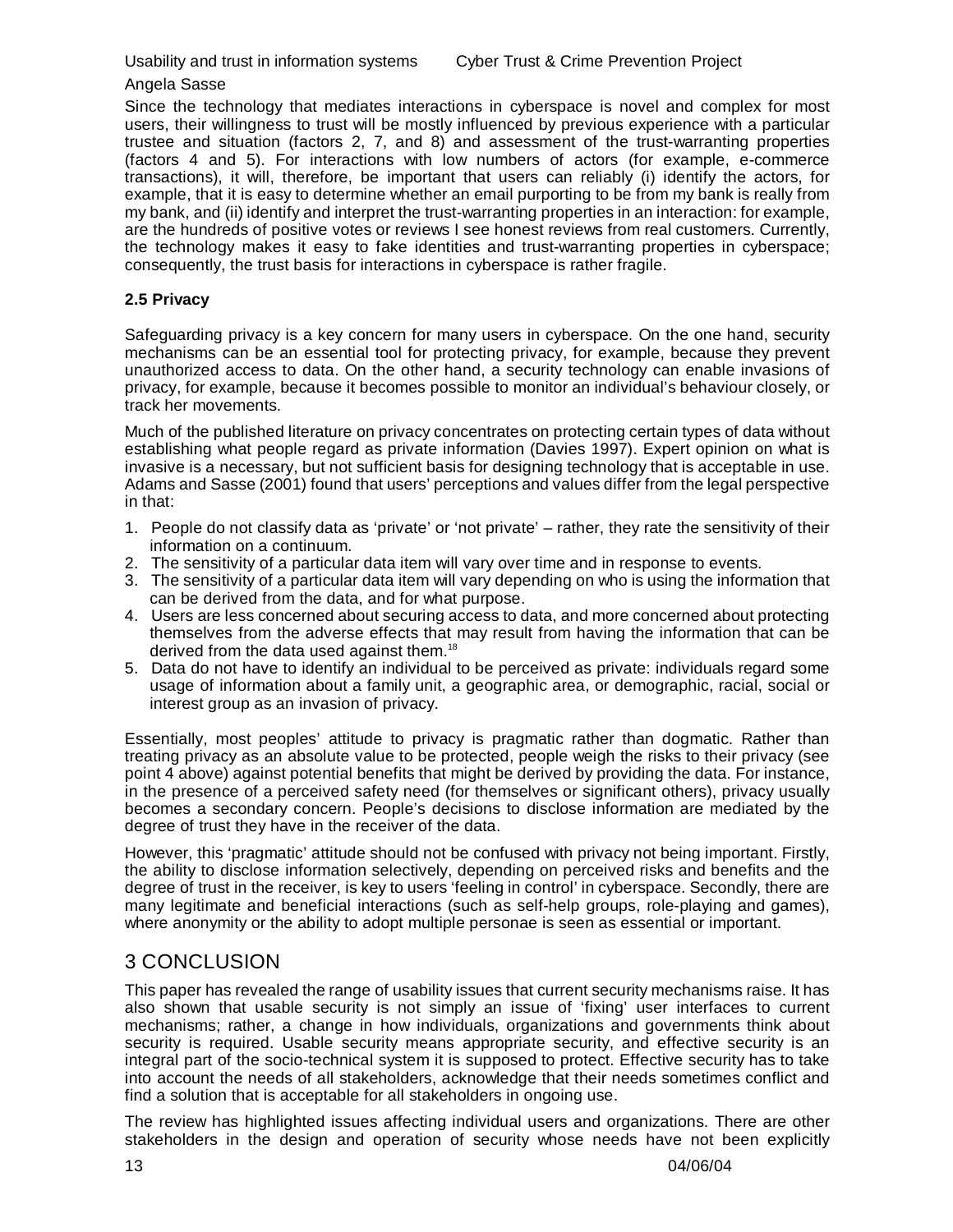### Angela Sasse

discussed. System developers and system administrators are critical of effective security, but currently often make mistakes because of the number and complexity of security issues they have to consider (Zurko and Simon 1996; Flechais et al. 2003). The needs of administrators could be addressed by reducing the amount and complexity of data they have to contend with. Machine learning and agent technologies could be used to summarize and filter information, and data visualization can be employed to help them interpret data and identify critical events.

To address the problems of developers, security needs to be integrated into current development approaches (for example, it should be part of the software engineering documentation developers work with, rather than in a separate document). Design decisions must consider the mental and physical workload mechanisms impose on system administrators as well as end users, and provide them with tools that support their decision-making. The safety community has devised methods for developing systems that do exactly that, and security developers could harness and adapt their approaches.

While the review emphasizes the urgent need to put users' needs and values at the centre of security design, one caveat must be added: most users are not knowledgeable about security, nor do they want to be. Motivational approaches can be employed to change underlying perceptions about security and a limited set of key behaviours, but they will not motivate the majority of users to become security experts. Most users' perceptions of security threats and risks to their assets are highly inaccurate and input from security experts is required to make sure they protect their assets effectively. Security experts, in turn, need to be prepared to design security that is appropriate for, and can work in, a particular social and organizational context, and incorporate basic ergonomic and economic principles in their considerations.

Only systems that support the exchange of reliable trust cues – and thus allow for correct trust attribution – will be viable in the long run. If users find that they cannot rely on their trust perceptions when ordering goods or taking advice via videoconferencing, trust in the technologies and application domains may be lost, or result in a system burdened with costly regulation and control structures. What is sometimes described as a 'lack of trust' in e-commerce or free-riding in peer-to-peer systems is not an unavoidable consequence of technology-mediated exchanges; rather, it is a symptom of difficulties in adapting traditional ways of trustworthiness signalling and trust formation to new structural conditions. This should, however, not be interpreted as 'in time, the trust problem will disappear because people will learn' – negative trust experiences can cause long-term damage to the technologies and/or application domains involved. The damage will not only be to commercial companies – technology providers and organizations offering innovative services – but may also deprive individuals and society of the benefits the technology or service could offer. Such developments would disenfranchise those who can least afford to take financial risk, and/or lack in-depth knowledge and technical savvy to distinguish trustworthy actors from untrustworthy ones.

Safeguarding privacy is a key concern for many users in cyberspace. On the one hand, security mechanisms can be essential tools for protecting privacy, for example, because they prevent unauthorized access to data. On the other, a security technology can enable invasions of privacy, for example, because it becomes possible to monitor an individual's behaviour closely, or track her movements. Biometric technologies, seen by many governments and some security experts as the solution to providing 'strong' authentication, raise particular concerns in this respect. To make biometric applications acceptable, these applications will need to address a perceived security need, or offer other tangible benefits to users.

# NOTES

- 1 In a cracking attack, the attacker downloads the encrypted password file and tries all possible 'key combinations' to reveal the password. Such 'brute force' attacks take a lot of computing power, or a very long time. Attackers can improve their chances by trying more 'likely' combinations (such as common words) first. Many users do not understand how cracking works, and assume passwords are 'cracked' by an individual trying to 'guess' their password (Adams and Sasse 1999).
- 2 The reasons for lack of compliance are discussed later.
- Human memory performance for human faces is even better than for other images.
- An additional issue is that, since credential recovery occurs infrequently, the clues used would have to be extremely memorable and, at the same time, what Zviran and Haga (1990) call spouse-proof, i.e. not guessable by someone who knows the user well.
- 5 Even though writing down passwords is forbidden in most security policies, the security research community is divided on this issue. Schneier (2000) endorses 'secure writing down' (in his case, in a file protected with a long passphrase) as the only way of managing a plethora of passwords, and makes fun of the 'kneejerk' reaction that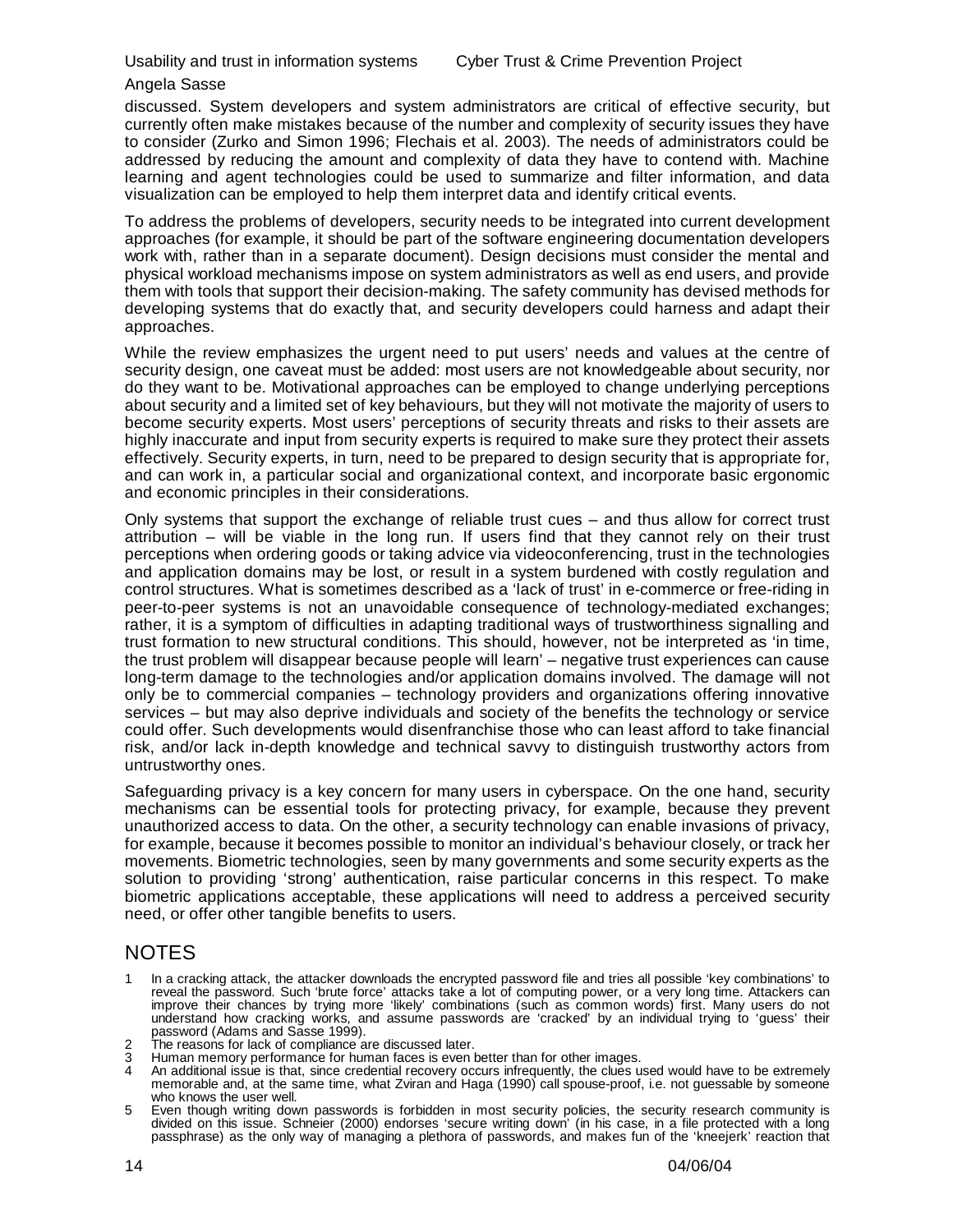#### Angela Sasse

traditional security has against it. However, writing the password down violates the cardinal assumption of knowledge-based authentication (that the password should never be externalized in plain text). There are plenty of anecdotal reports and observations that users do externalize passwords and PINs for their own benefit in a way that significantly assists attackers (see section on PINs ). Also, since writing down is a form of disclosure, permitting some form of disclosure whilst punishing others makes it harder for users to distinguish between bad and good security behaviour.

- 6 This issues also reiterates the need for spouse-proof authentication, see fn. 4.
- 7 The use of credentials which are not secrets is becoming increasingly untenable in cyber-society. Users with some technical savvy recognize that such credentials could be used for identity theft, and use fake answers in an attempt to protect themselves. Unless this is done with careful planning (and possibly writing the credentials down); however, fake credentials are extremely vulnerable to being forgotten.
- 8 Based on statistics compiled by researchers at the University of Bologna accompanying the trial.
- 9 A key usability principle championed, amongst others, by the EU's Information Society Technologies (IST) programme.
- 10 Because some people do not have hands, or because their fingerprints are genetically indistinct or have been worn down by manual labour or exposure to chemical (The Economist 2003).
- 11 Most users are more likely to blame themselves for failure to memorize a PIN, whereas failure to authenticate on a biometric system is perceived as a failing of the technology.
- 12 A caveat that has to be added here is that the users were Nationwide employees, and the machines were situated indoors.
- 13 Fingerprinting usually matches 'found' fingerprints against scanned full images of rolled fingerprints (usually taken of all 10 fingers, with expert handlers checking the prints on registration, and no time limits during registration or retrieval), as opposed to matching a template of a partial fingerprint against a registered template. A key usability issue is that the right part of the user has to present the same part of the registered finger that matches the stored template and that many authentication systems have to work very fast to be effective.
- 14 Trust is a particularly interesting and relevant example of such a social norm. A user may not want to upset a colleague by locking their screen when they leave the office, because this may be interpreted as a lack of trust. Mitnick (2002) points out that social engineering attacks often exploit the users' reluctance to declare or signal that they do not trust the attacker.
- 15 In a context of high security awareness and shared security goals (for example, during the second world war), campaigns with simple reminders of how an individual's behaviour puts them and others at risk may suffice. If people do not believe they are at risk, campaigns need to make the risks and consequences tangible – see, for instance, the current anti-smoking advertisements using real people, dying as a result of smoking, and other graphic imagery illustrating the consequences. Social marketing can have some effect, but changes in behaviour come about mostly when undesirable behaviour is confronted directly by other people.
- 16 http://www.privacybird.com/ accessed 17 Apr. 04.
- 17 These factors interact with each other, for example, a user's previous experience can raise or lower her general propensity to trust.
- 18 An example would be that an organization obtains data about a person from several sources by legal means, and then uses the information that can be derived from the data to classify the person without their knowledge.

# REFERENCES

- Adams, A. and Sasse, M.A. (1999, 'Users Are Not The Enemy', Communications of the ACM, 42(12): 49-64.
- Adams, A. and. Sasse M.A. (2001), 'Privacy in Multimedia Communications: Protecting Users, Not Just Data', in A. Blandford, J. Vanderdonkt and P. Gray (eds) People and Computers XV - Interaction without frontiers. Joint Proceedings of HCI2001 and ICM2001, Lille, Sept., Berlin: Springer, pp. 49-64.

Anderson, R. (2001), Security Engineering, Hoboken NJ: John Wiley & Sons.

- Axelrod, R. (1980), 'More Effective Choice in the Prisoner's Dilemma', Journal of Conflict Resolution 24(3): 379-403.
- BBC (2002) http://news.bbc.co.uk/1/hi/technology/2420143.stm accessed 17 Apr. 04.

BIOVISION (2003) – Final Report.,

http://www.eubiometricforum.com/biovision/index.htm accessed 17 Apr. 04.

- Brostoff, S. and Sasse, M.A. (2000), 'Are Passfaces More Usable than Passwords? A Field Trial Investigation', in S. McDonald, Y. Waern and G. Cockton (eds) People and Computers XIV - Usability or Else! Proceedings of HCI 2000, Berlin: Springer, pp. 405-24.
- Brostoff, S. and Sasse, M.A. (2001), 'Safe and Sound: A Safety-critical Design Approach to Security', in Proceedings of the New Security Paradigms Workshop 2001I, 10-13 September, Cloudcroft NM, New York: ACM Press, pp. 41-50.
- Brostoff S. and Sasse M.A. (2003), '"Ten Strikes and You're Out": Increasing the Number of Login Attempts can Improve Password Usability', paper presented at the CHI Workshop on Human-Computer Interaction and security systems, Ft Lauderdale, April 1-6, http://www.andrewpatrick.ca/CHI2003/HCISEC-papers.html accessed 17 Apr. 04.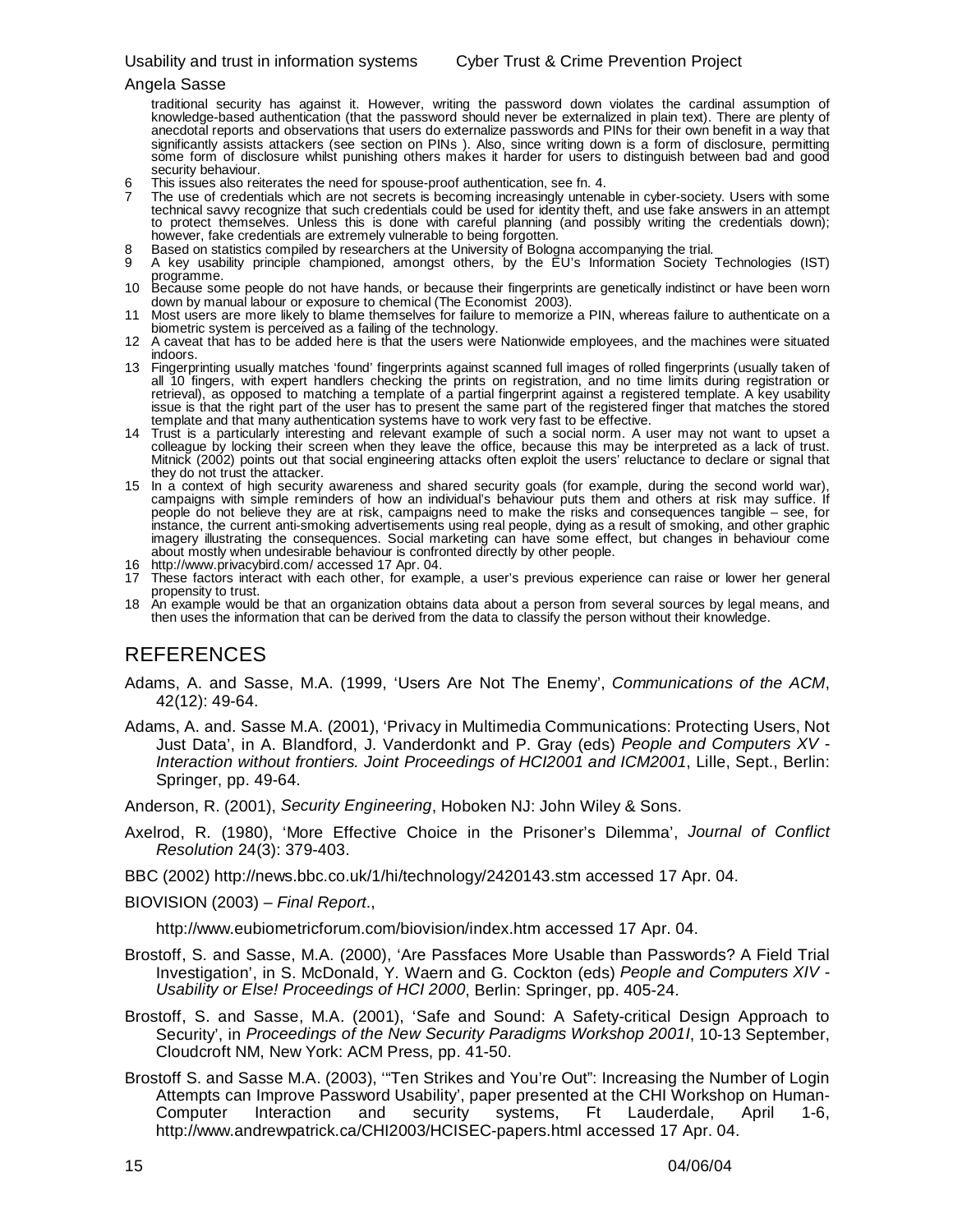- Checkland, P. (1999), Soft Systems Methodology. A 30-year Retrospective, Chichester: John Wiley.
- Consumer WebWatch (2002), 'A Matter of Trust: What Users Want From Web Sites', Consumer WebWatch, Yonkers, NY,

http://www.consumerwebwatch.org/news/report1.pdf accessed 17 Apr. 04.

- Corritore, C.L., Kracher, B., and Wiedenbeck, S. (2003), 'On-line Trust: Concepts, Evolving Themes, A Model', International Journal of Human Computer Studies 58(6): 737-58.
- Coventry, L., De Angeli, A. and Johnson, G. (2003), 'Honest it's Me Self-Service Verification', paper presented at the CHI Workshop on Human-Computer Interaction and security systems, Ft Lauderdale, 1-6 April, http://www.andrewpatrick.ca/CHI2003/HCISEC-papers.html accessed 17 Apr. 04.
- Davies, S. (1997, 'Re-engineering the Right to Privacy, in P.E. Agre and M. Rotenberg (eds) Technology and Privacy - The New Landscape, Cambridge MA: MIT Press, pp.143-66.
- Dhamija, R. and Perrig, A. (2000), 'Deja Vu: A User Study. Using Images for Authentication', in Proceedings of the 9th USENIX Security Symposium, Aug. 2000, Denver, Colorado, pp. 45- 48,

http:/www.usenix.org/events/sec2000/dhamija.html accessed 17 Apr. 04.

- Economist (2003), 'Prepare to be Scanned Will Biometric Passports Improve Security?' The Economist Technology Quarterly 6 Dec.: 20-22.
- Egger, F.N. (2001), 'Affective Design of E-Commerce User Interfaces: How to Maximise Perceived Trustworthiness', in M. Helander, H.M. Khalid and Tham, (eds) Proceedings of CAHD 2001: Conference on Affective Human Factors Design, Singapore, 27-29 June, London: ASEAN Press, pp. 317-24.
- Ellison, C., Hall, C., Milbert, R. and Schneier, B. (2000), 'Protecting Secret Keys with Personal Entropy', Future Generation Computer Systems 16: 311-18.
- Fairhurst, M.C., Guest, R.M., Deravi, F. and George, J. (2002), 'Using Biometrics as an Enabling Technology in Balancing Universality and Selectivity for Management of Information Access', in N. Carbonelle and C. Stephanidis (eds) Universal Access: Lecture Notes in Computer Science 2615, Berlin: Springer, pp. 249-59.
- Flechais, I. Sasse, M.A. and Hailes, S.M.V.H. (2003), 'Bringing Security Home: A Process for Developing Secure and Usable Systems', paper presented at the ACM/ACSAC New Security Paradigms Workshop, Switzerland, August,

http://www.cs.ucl.ac.uk/staff/I.Flechais/downloads/nspw2003.pdf accessed 17 Apr. 04.

FIPS (1985), 'Announcing the Standard for PASSWORD USAGE', Federal Information Processing Standards Publication, 112, US Department of Commerce, National Bureau of Standards,

http://csrc.nist.gov/publications/fips/fips112/fip112-1.pdf accessed 17 Apr. 04.

- Fogg, B. J. (2003), Persuasive Technology. Using Computers to Change What We Think and Do? San Francisco CA: Morgan Kaufmann.
- Friedman, B. and Felten, E. (2002). 'Informed Consent in the Mozilla Browser: Implementing Value-Sensitive Design', Proceedings of the Thirty-Fifth Annual Hawaii International Conference on System Sciences, Abstract, p. 247,

http://www.ischool.washington.edu/networksecurity/outcomes.html accessed 17 Apr. 04.

Giddens, A. (1990), The Consequences of Modernity, Stanford CA: Stanford University Press.

- Henderson, R., Mahar, D., Saliba, A., Deane, F. and Napier, R. (1998), 'Electronic Monitoring Systems: An Examination of Physiological Activity and Task Performance within a Simulated Keystroke Security and Electronic Performance Monitoring System', International Journal of Human-Computer Studies 48(2): 143-57.
- Just, M. (2003), 'Designing Secure Yet Usable Credential Recovery Systems with Challenge Questions', paper presented at the CHI Workshop on Human-Computer Interaction and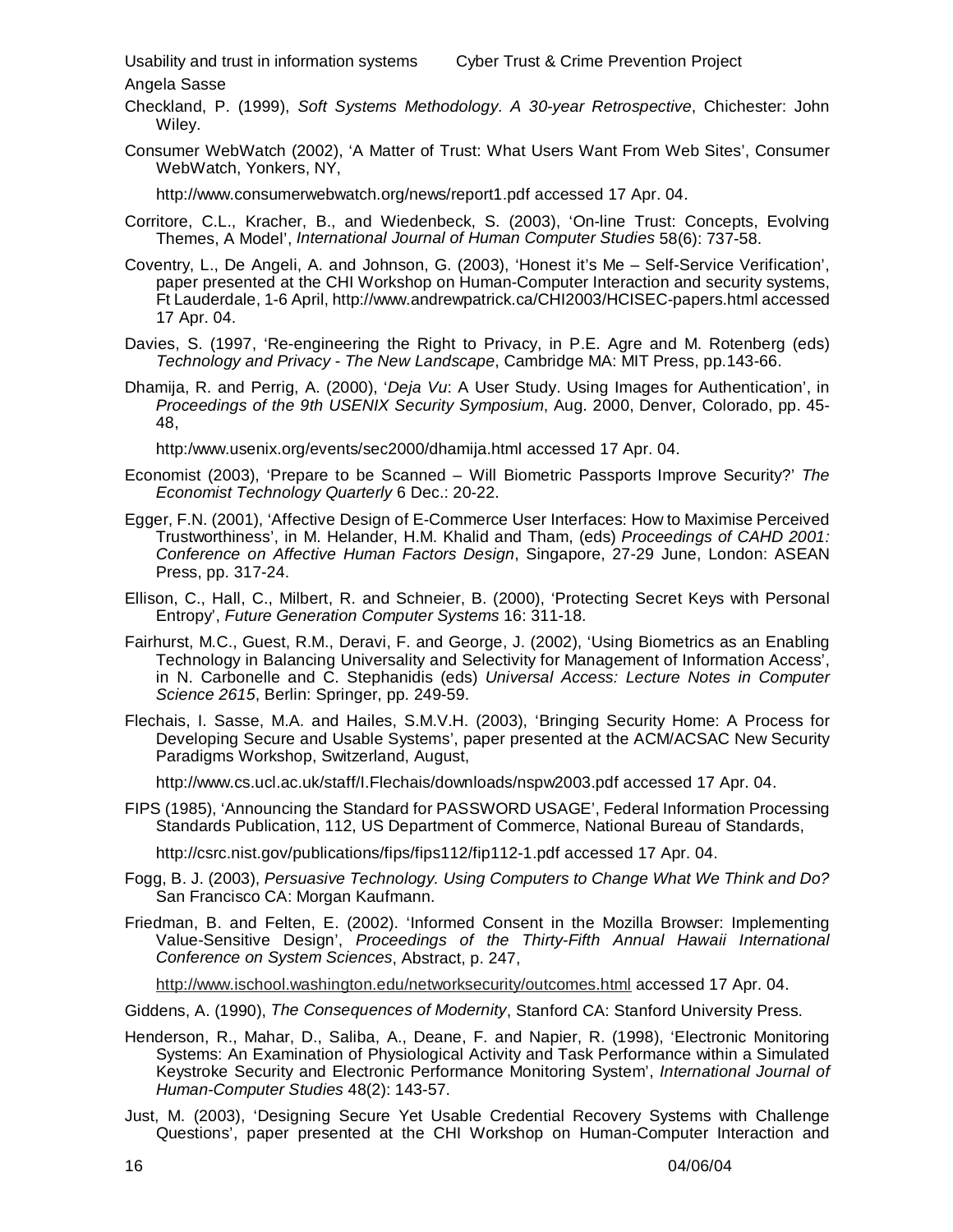Angela Sasse

security systems, Ft Lauderdale, 1-6 April, http://www.andrewpatrick.ca/CHI2003/HCISECpapers.html

McClue, A. (2003), 'Nationwide Ditches Iris and Fingerprint Biometrics', 23 September,

http://www.silicon.com/software/security/0,39024655,10006129,00.htm accessed 17 Apr. 04.

- McKnight, D.H. and Chervany, N.L. (2001-2002), 'What Trust Means in E-Commerce Customer Relationships: An Interdisciplinary Conceptual Typology', International Journal of Electronic Commerce 6(2): 35-59.
- Mitnick, K. (2002), The Art of Deception, Hoboken NJ: John Wiley & Sons.
- PassfacesTM for Windows (2003), http://www.realuser.com/cgi-bin/ru.exe/\_/homepages/index.htm accessed 17 Apr. 04.
- Petrie, H. (2002), 'Password Clues, CentralNic',

http://www.centralnic.com/page.php?cid=77 accessed 17 Apr. 04.

- Reason, J. (1990) Human Error, Cambridge: Cambridge University Press.
- Riegelsberger, J. and Sasse, M.A. (2001), 'Trustbuilders and Trustbusters: The Role of Trust Cues in Interfaces to e-Commerce Applications', in B. Schmid, K. Stanoevska-Slabeva, and V. Tschammer (eds) Towards the E-Society. Proceedings of I3E 2001, Zurich, 3-5 October, Norwell MA: Kluwer, pp, 17-30.
- Sasse, M.A., Brostoff, S. and Weirich, D. (2001), 'Transforming the "Weakest link": A Humancomputer Interaction Approach to Usable and Effective Security', BT Technology Journal 19(3): 122-31.
- Schacter, D.L. (2002), The Seven Sins of Memory: How the Mind Forgets and Remembers, Boston MA: Mariner Books.
- Schelling, T.C. (1960), The Strategy of Conflict, Oxford: Oxford University Press.
- Schneier, B. (2000), Secrets and Lies: Digital Security in a Networked World, Hoboken NJ: John Wiley & Sons.
- Schneier, B. (2003), Beyond Fear: Thinking Sensibly about Security in an Uncertain World, New York: Copernicus Books.
- Seymour, R. and Powell, D. (2000), 'Better by Design The Burglar Alarm',

http://www.designcouncil.org.uk/betterbydesign/security/challenge.html accessed 17 Apr. 04.

Shackel, B. (1975), Applied Ergonomics Handbook, Guildford: IPC Science and Technology Press.

- Thiel, C. (2001), 'Voraussetzungen für den Ersatz der PIN bei Geldausgabeautomaten: bankfachliche Anforderungen', paper presented at BIOTRUST Workshop June 5, University of Giessen-Friedberg.
- TORINAFACILE (2003), available at: http://www.torinofacile.it/ accessed 17 Apr. 04.

Tucker, A. (1995), A Two-person Dilemma, Stanford CA: Stanford University Press.

- V-GO SINGLE SIGN-On (2003), at http://www.passlogix.com/ accessed 17 Apr. 04.
- Valentine, T. (1999a), 'An Evaluation of the Passfaces Personal Authentication System', Technical Report, Department of Psychology Goldsmiths College, University of London.
- Valentine, T. (1999b), 'Memory for Passfaces after a Long Delay', Technical Report, Department of Psychology Goldsmiths College, University of London.
- Wayman, J. (1998), 'Biometric Identification and the Financial Services Industry', http://financialservices.house.gov/banking/52098jlw.htm accessed 17 Apr. 04.
- Weirich, D. and. Sasse, M.A. (2001), 'Pretty Good Persuasion: A First Step Towards Effective Password Security for the Real World' in Proceedings of the New Security Paradigms Workshop 2000, Cloudcroft NM, 10-13 September, New York: ACM Press, pp. 137-43.
- Whitten, A. and Tygar, D. (1999), 'Why Johnny Can't Encrypt: A Usability Evaluation of PGP 5.0' in Proceedings of the 8th USENIX Security Symposium, Washington DC, 23-26 August,